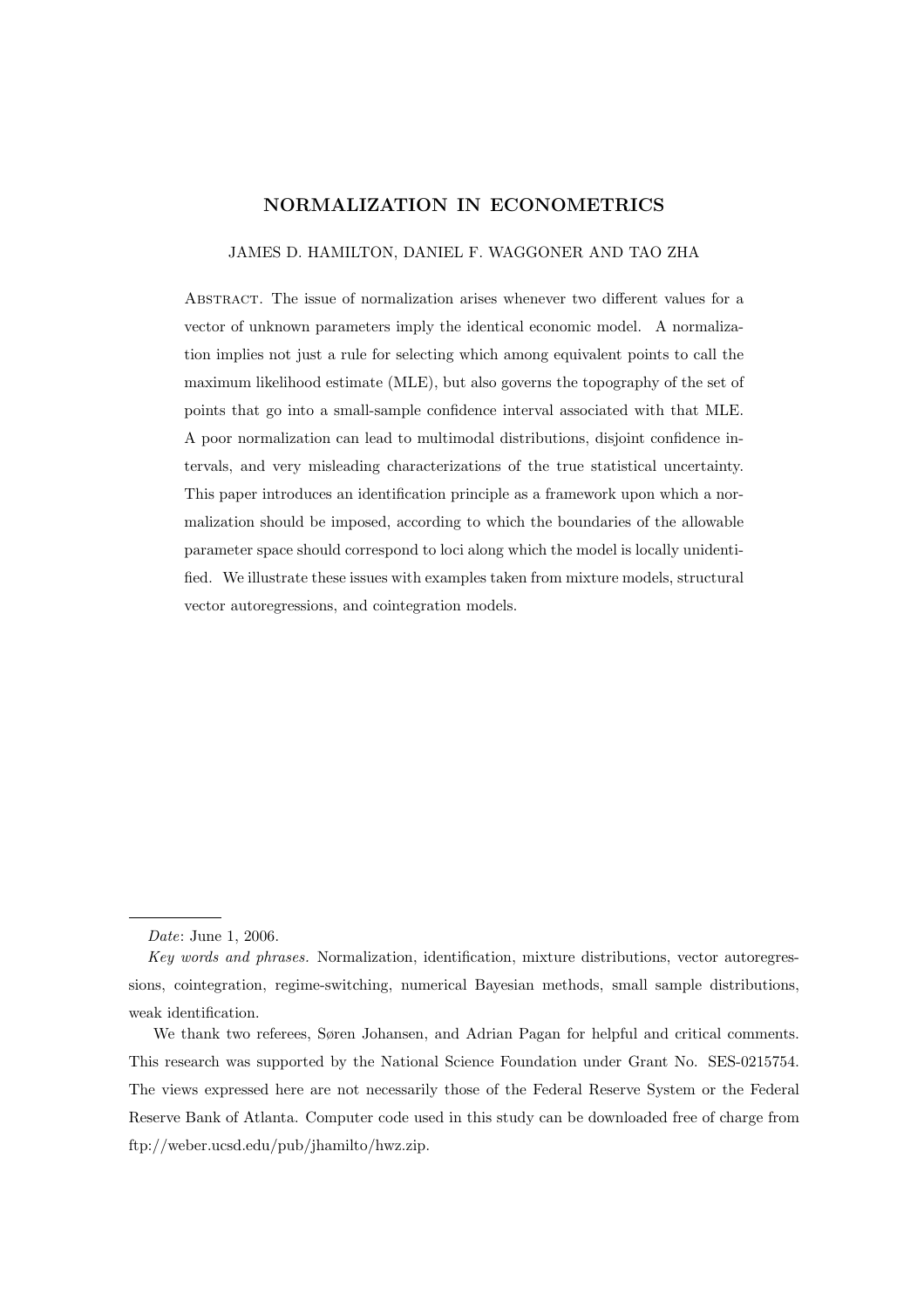#### 1. INTRODUCTION

An econometric model is said to be unidentified if two or more values for a vector of unknown parameters imply the identical probability law. In traditional discussions of the identification problem (Koopmans, 1953, for example), these different parameters could have very different economic implications. A good deal of effort is accordingly devoted to ensuring the validity of the identifying restrictions that led to selecting one parameter value over the others.

On the other hand, when two or more parameter values are observationally equivalent and furthermore have the identical economic implications, we say that the model simply requires a normalization. One's first thought might be that if "normalization" is defined as an identification restriction that has no implications for statements we would make about economic behavior, it should not make any difference how one deals with it. However, a host of counterexamples discussed in this paper show that in fact it can matter a great deal.

The fact that normalization can materially affect the conclusions one draws with likelihood-based methods is not widely recognized. Here the normalization problem arises when the likelihood  $f(\mathbf{y}; \boldsymbol{\theta}_1) = f(\mathbf{y}; \boldsymbol{\theta}_2)$  for all possible values of y. Since  $\theta_1$  and  $\theta_2$  imply the identical observed behavior and since the maximum likelihood estimates (MLEs) themselves are invariant with respect to a reparameterization, many scholars (Anderson, 2005, e.g.) have assumed that the question of normalization was irrelevant as long as parameters are estimated by the full information maximum likelihood (FIML) or limited information maximum likelihood (LIML) method. If one were interested in reporting only the MLE and the probability law that it implies for y, this would indeed be the case. The problem arises when one wishes to go further and make a statement about a region of the parameter space around  $\theta_1$ , for example, in constructing confidence sets. In this case, normalization is not just a rule for selecting  $\theta_1$  over  $\theta_2$  but in fact becomes a rule for selecting a whole region of points  $\{\boldsymbol{\theta}_1^*\}$  $\mathbf{e}_1^*$ :  $\mathbf{\theta}_1^* \in \Omega(\mathbf{\theta}_1)$  to associate with  $\mathbf{\theta}_1$ . Our paper shows that a poor normalization can have the consequence that two nearly observationally equivalent probability laws  $(f(\mathbf{y}; \boldsymbol{\theta}_1))$  arbitrarily close to  $f(\mathbf{y}; \boldsymbol{\theta}_1^*)$ 1 )) are associated with widely different points in the parameter space  $(\boldsymbol{\theta}_1)$  arbitrarily far from  $\boldsymbol{\theta}_1^*$  $_{1}^{*}$ ). The result can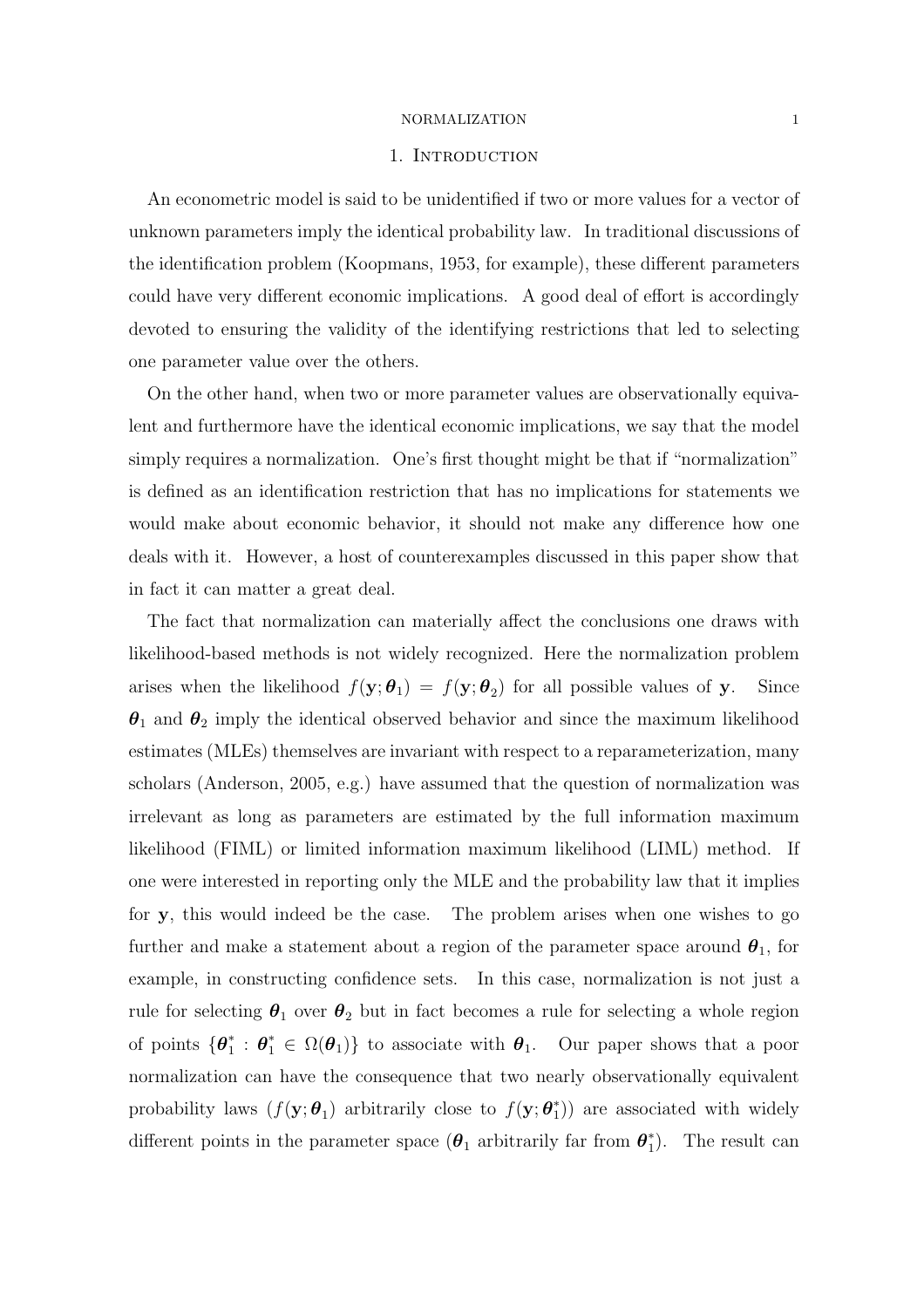be a multimodal distribution for the MLE  $\hat{\theta}$  that is grossly misrepresented by a simple mean and variance. More fundamentally, the economic interpretation one places on the region  $\Omega(\boldsymbol{\theta}_1)$  is inherently problematic in such a case.

This problem has previously been recognized in a variety of individual settings, but to our knowledge with no unifying treatment of the general nature of the problem and its solution. The contribution of the present paper is to articulate the general statistical principles underlying the problems heretofore raised in isolated literatures. We propose a general solution to the normalization problem, following an "identification principle." We contrast our work with previous research dealing with identification problems.

The conventional way of implementing normalization is by means of a priori restrictions to restrict the parameter space in certain ways. One could also implement normalization as part of the Bayesian prior, as we will show in Section 3. Such a prior is likely to be nonstandard and may have material consequences on the marginal likelihood that complicate the model comparison. Our purpose is to show that contrary to the common belief, normalization affects inferential conclusions for quantifying the uncertainty about the MLEs, no matter whether normalization is implemented by a priori restrictions or Bayesian prior probability density functions (pdfs).

We find it helpful to introduce the key issues in Section 2 with a simple example, namely estimating the parameter  $\sigma$  for an i.i.d. sample of  $N(0, \sigma^2)$  variables. Section 3 illustrates how the general principles proposed in Section 2 apply in mixture models. Section 4 discusses structural vector autoregressions (VARs), while Section 5 investigates cointegration. A number of other important econometric models could also be used to illustrate these principles, but are not discussed in detail in this paper. These include binary response models, where one needs to normalize coefficients in a latent process or in expressions that only appear as ratios (Hauck Jr. and Donner, 1977; Manski, 1988, e.g.), dynamic factor models, where the question is whether a given feature of the data is mapped into a parameter of factor i or factor  $j$  (Otrok and Whiteman, 1998, e.g.); and neural networks, where the possibility arises of hidden unit weight interchanges and sign flips (Chen, minn Lu, and Hecht-Nielsen, 1993;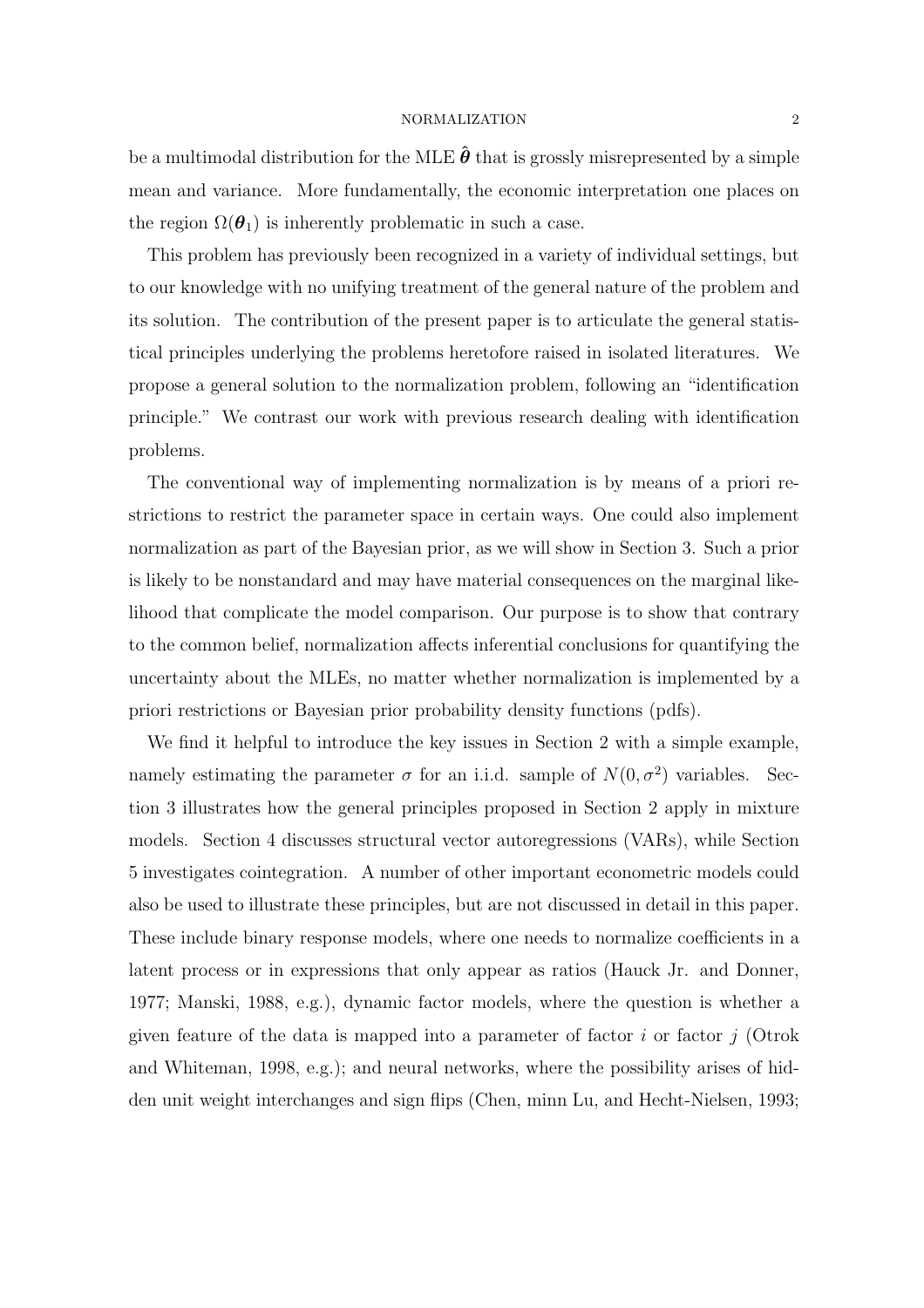Rüger and Ossen, 1996, e.g). Section 6 summarizes our practical recommendations for applied research in any setting requiring normalization.

# 2. Normalization and an identification principle

2.1. Motivation. We can illustrate the key issues associated with normalization through the following example. Suppose  $y_t = \sigma \varepsilon_t$  where  $\varepsilon_t \sim$  i.i.d.  $N(0, 1)$ . Denote the likelihood function with the sample size T by  $f(\mathbf{y}; \sigma)$ , where  $\mathbf{y} = \{y_1, ..., y_T\}$ . It follows that the log likelihood function is

$$
\log f(\mathbf{y}; \sigma) = -(T/2) \log(2\pi) - (T/2) \log(\sigma^2) - \sum_{t=1}^{T} y_t^2 / (2\sigma^2).
$$

The likelihood function is of course a symmetric function of  $\sigma$ , with positive and negative values of  $\sigma$  implying identical probabilities for observed values of y. One needs to restrict  $\sigma$  further than just  $\sigma \in \mathbb{R}^1$  in order to infer the value of  $\sigma$  from observation of y. The obvious (and, we will argue, correct) normalization is to impose the restriction  $\sigma > 0$ . But consider the consequences of using some alternative rule for normalization, such as  $\sigma \in A = \{(-2, 0) \cup [2, \infty)\}\$ . This also would technically solve the normalization problem, in that distinct elements of A imply different probability laws for  $y_t$ . But inference about  $\sigma$  that relies on this normalization runs into three potential pitfalls.

First, the Bayesian posterior distribution  $\pi(\sigma|\mathbf{y})$  is bimodal and classical confidence regions are disjoint. This might not be a problem as long as one accurately reported the complete distribution. However, if we had generated draws numerically from  $\pi(\sigma|\mathbf{y})$  and simply summarized this distribution by its mean and standard deviation (as is often done in more complicated, multidimensional problems), we would have a grossly misleading inference about the nature of the information contained in the sample about  $\sigma$ .

Second, the economic interpretation one places on  $\sigma$  is fundamentally different over different regions of A, separated by the point  $\sigma = 0$  as which the log likelihood is  $-\infty$ . In the positive region, higher values of  $\sigma$  imply more variability of  $y_t$ , whereas in the negative region, higher values of  $\sigma$  imply less variability of  $y_t$ . If one had adopted the  $\sigma \in A$  normalization, the question of whether  $\sigma$  is large or small would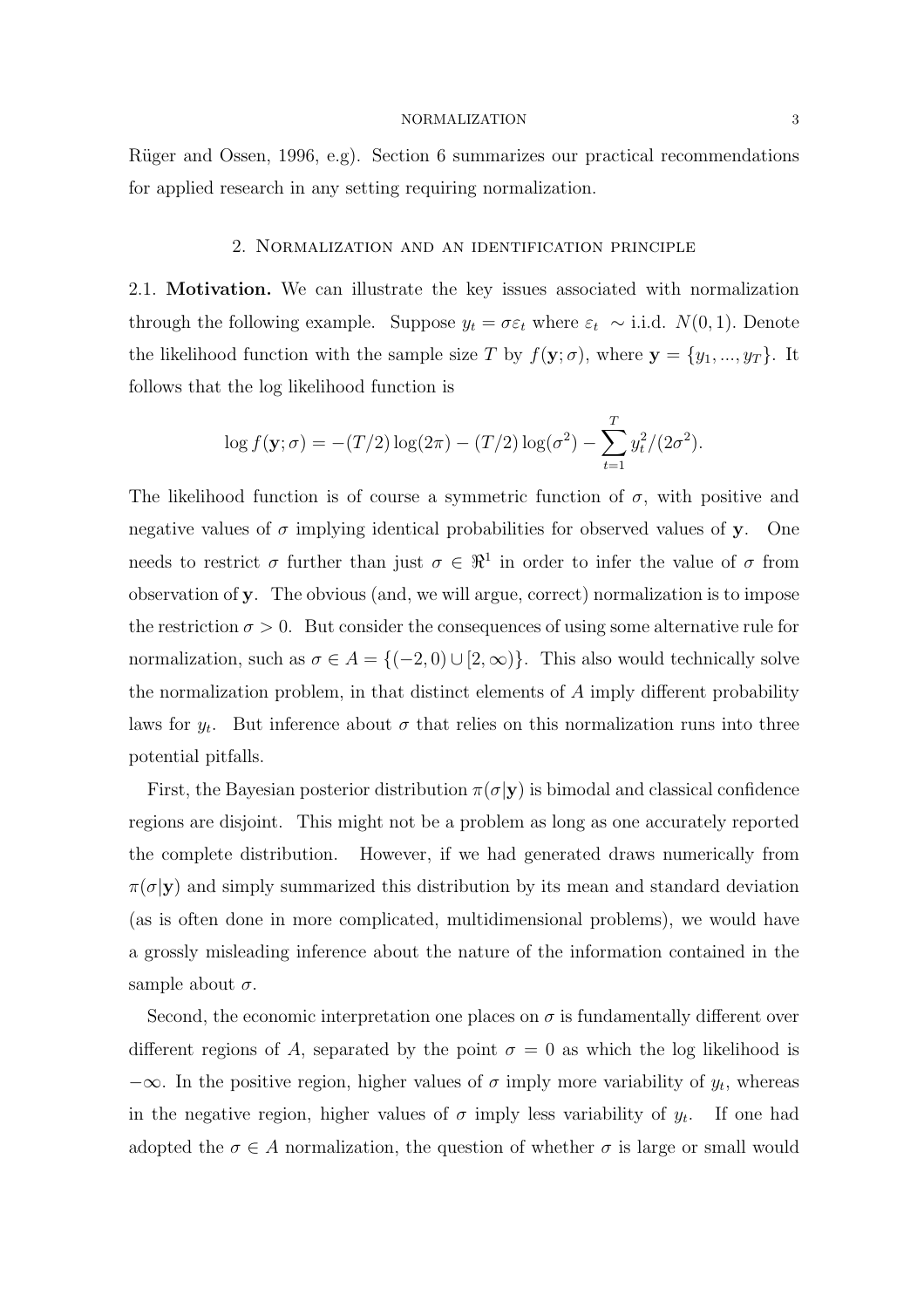not be of fundamental interest, and why a researcher would even want to calculate the posterior mean and standard deviation of  $\sigma$  is not at all clear.

Third, the economic interpretation one places on the interaction between variables is fundamentally different over different regions of A. In VAR analysis, a common goal is to estimate the effect of shocks on the variables in the system. For this example, the impulse response function is simply

$$
\partial y_{t+j}/\partial \varepsilon_t = \begin{cases} \sigma & j = 0 \\ 0 & j = 1, 2, ... \end{cases}
$$

.

Thus the consequences of a one unit increase in  $\varepsilon_t$  are different over different regions of the parameter space. In the positive region, a positive shock to  $\varepsilon_t$  is interpreted as something that increases  $y_t$ , whereas over the negative region, a positive shock to  $\varepsilon_t$  is interpreted as something that decreases  $y_t$ . Again, if this is the normalization one had imposed, it is not clear why one would ever want to calculate an object such as  $\partial y_{t+j}/\partial \varepsilon_t$ .

In this example, these issues are sufficiently transparent that no researcher would ever choose such a poor normalization or fall into these pitfalls. However, we will show below that it is very easy to make similar kinds of mistakes in a variety of more complicated econometric contexts. Before doing so, we outline the general principles that we propose as a guideline for the normalization question in any setting.

2.2. General principles. Our starting point is the observation that the normalization problem is fundamentally a question of identification. Let  $\boldsymbol{\theta} \in \mathbb{R}^k$  denote the parameter vector of interest and  $f(\mathbf{y}; \boldsymbol{\theta})$  the likelihood function. Following Rothenberg (1971), two parameter points  $\theta_1$  and  $\theta_2$  are said to be observationally equivalent if  $f(\mathbf{y}; \boldsymbol{\theta}_1) = f(\mathbf{y}; \boldsymbol{\theta}_2)$  for all values of y. The structure is said to be globally identified at the point  $\theta_0$  if there is no other allowable value for  $\theta$  that is observationally equivalent to  $\theta_0$ . The structure is said to be locally identified at  $\theta_0$  if there exists an open neighborhood around  $\theta_0$  containing no other value of  $\theta$  that is observationally equivalent to  $\boldsymbol{\theta}_0$ .

In the absence of a normalization condition, the structure would typically be globally unidentified but locally identified. The two points implying identical observed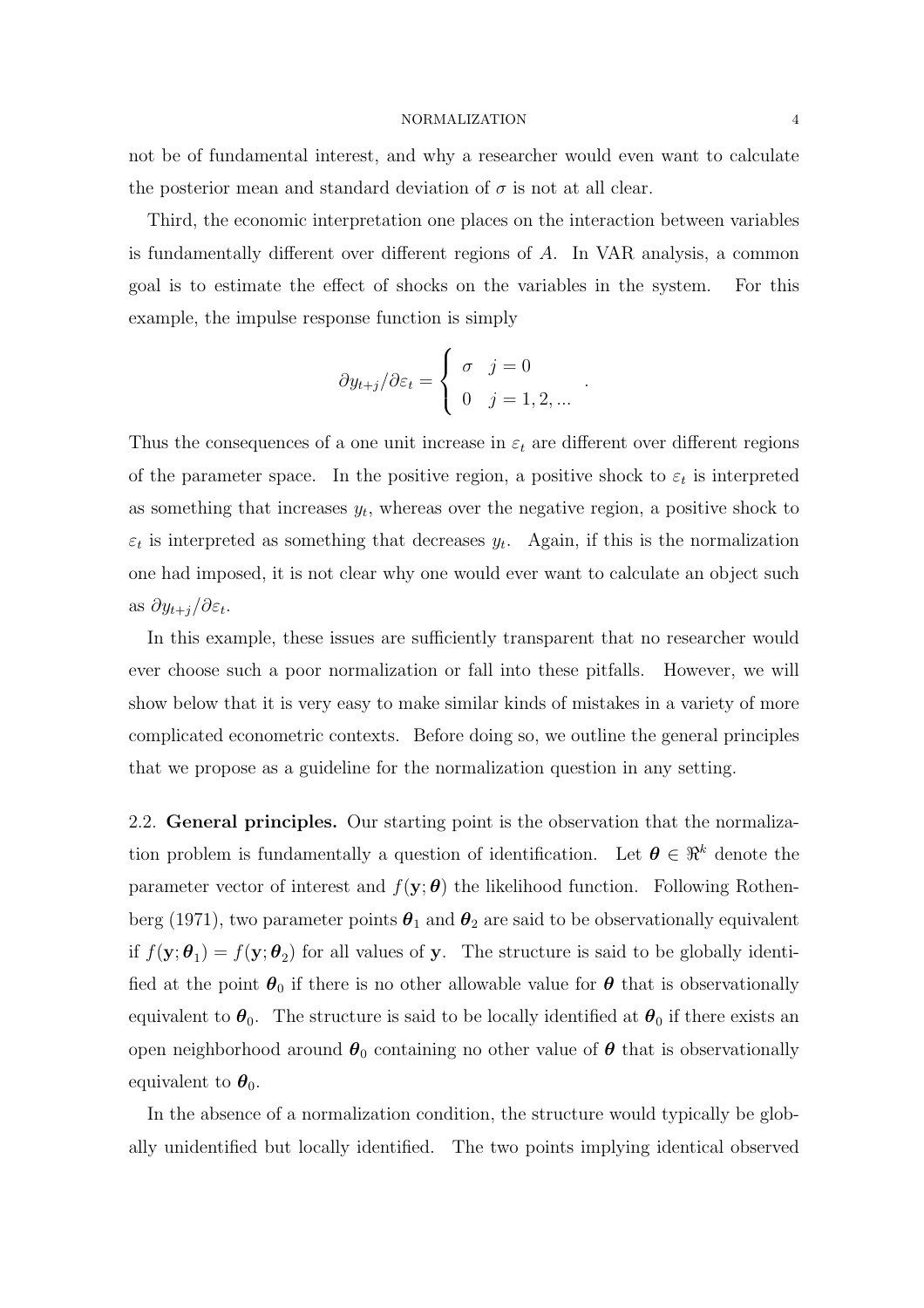behavior ( $\theta_1$  and  $\theta_2$ ) are typically separated in  $\mathbb{R}^k$ . However, usually there will be loci in  $\mathbb{R}^k$  along which the structure is locally unidentified or the log likelihood diverges to −∞. These loci characterize the boundaries across which the interpretation of parameters necessarily changes. In the example presented in Section 2.1, since  $k = 1$ , the locus is simply a point in  $\mathbb{R}^1$ , namely,  $\sigma = 0$ . The two points  $\sigma_1 = 3$  and  $\sigma_2 = -3$ , for instance, are separated in  $\mathbb{R}^1$  and have the same likelihood value but with different economic interpretations in terms of impulse responses.

The normalization problem is to restrict  $\boldsymbol{\theta}$  to a subset A of  $\mathbb{R}^k$ . Our proposal is that the boundaries of A should correspond to the loci along which the structure is locally unidentified or the log likelihood is  $-\infty$ . We describe this as choosing a normalization according to an *identification principle*. In the previous simple example, using this locus as the boundary for A means defining A by the condition  $\sigma > 0$  – the common-sense normalization for this transparent case.

One easy way to check whether a proposed normalization set A conforms to this identification principle is to make sure that the model is locally identified at all interior points of A. If it is not, then the normalization does not satisfy the identification principle. The following sections illustrate these ideas in a number of different settings with more complicated examples.

### 3. Mixture models

One class of models for which the normalization problem arises is when the observed data come from a mixture of different distributions or regimes, as in the Markovswitching models proposed by Hamilton (1989). Consider for illustration the simplest i.i.d. mixture model, in which  $y_t$  is drawn from a  $N(\mu_1, 1)$  distribution with probability p and a  $N(\mu_2, 1)$  distribution with probability  $1 - p$ , so that its density is

$$
f(y_t; \mu_1, \mu_2, p) = \frac{p}{\sqrt{2\pi}} \exp\left[\frac{-(y_t - \mu_1)^2}{2}\right] + \frac{1 - p}{\sqrt{2\pi}} \exp\left[\frac{-(y_t - \mu_2)^2}{2}\right].
$$
 (1)

The model is unidentified in the sense that, if one switches the labels for regime 1 and regime 2, the value of the likelihood function is unchanged:  $f(y_t; \mu_1, \mu_2, p) =$  $f(y_t; \mu_2, \mu_1, 1-p)$ . Before we can make any inference about the value of  $\boldsymbol{\theta} = (\mu_1, \mu_2, \mu_1, 1-p)$ .  $p$ ' we need a resolution of this "label-switching" problem. Treatments of this problem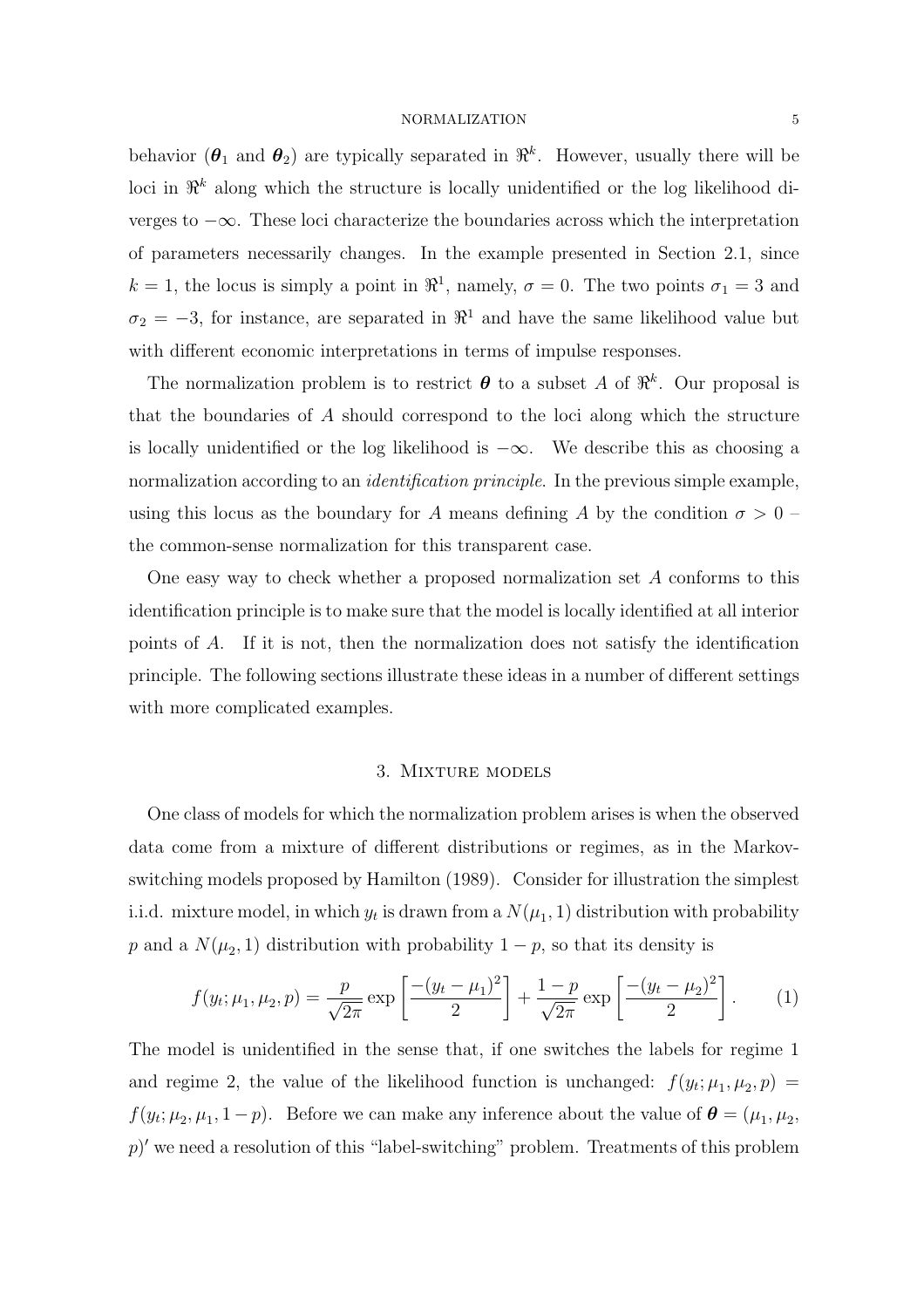include Celeux, Hurn, and Robert (2000), Stephens (2000), and Frühwirth-Schnatter (2001).

How we choose to resolve the problem depends in part on why we are interested in the parameters in the first place. One possibility is that (1) is simply proposed as a flexible representation of the density of  $y_t$ . Here one has no interest in the value of  $\theta$  itself, but only in the shape of the distribution  $f(.)$ . If this is one's goal, the best approach may be to simulate the posterior distribution of  $\theta$  without imposing any normalization at all while making sure that the full range of permutations gets sampled, and checking to make sure that the inferred distribution is exactly multimodally symmetric (e.g., Celeux, Hurn, and Robert, 2000). This can be more difficult to implement than it sounds, particularly if one tries to apply it to higher-dimensional problems. However, once the unrestricted multimodal distribution is successfully obtained, as long as one is careful to use this distribution only for purposes of making calculations about  $f(.)$ , the multimodality of the distribution and ambiguity about the nature of  $\theta$  need not introduce any problems.

A second reason one might be interested in this model is as a structural description of a particular economic process for which the parameters  $\theta$  have clear and distinct economic interpretations. For example,  $y_t$  might be the value of GDP growth in year t,  $\mu_1$  the growth rate in expansions,  $\mu_2$  the growth rate in recessions, and p the probability of an expansion. In this case, the structural interpretation dictates the normalization rule that should be adopted, namely  $\mu_1 > \mu_2$ . A nice illustration and extension of this idea is provided by Smith and Summers (2003).

A third case is where the researcher believes that there is an underlying structural mechanism behind the mixture distribution, but its nature is not currently understood. For example,  $y_t$  might be an interest rate. The two means might be revealed in later research to be related to economic expansions and contractions, or to changes in policy, but the nature of regimes is not known a priori. For this case, the researcher believes that there exists a unique true value of  $\theta_0$ . The goal is to describe the nature of the two regimes, e.g., one regime is characterized by 4% higher interest rates on average, for which purposes point estimates and standard errors for  $\theta$  are desired.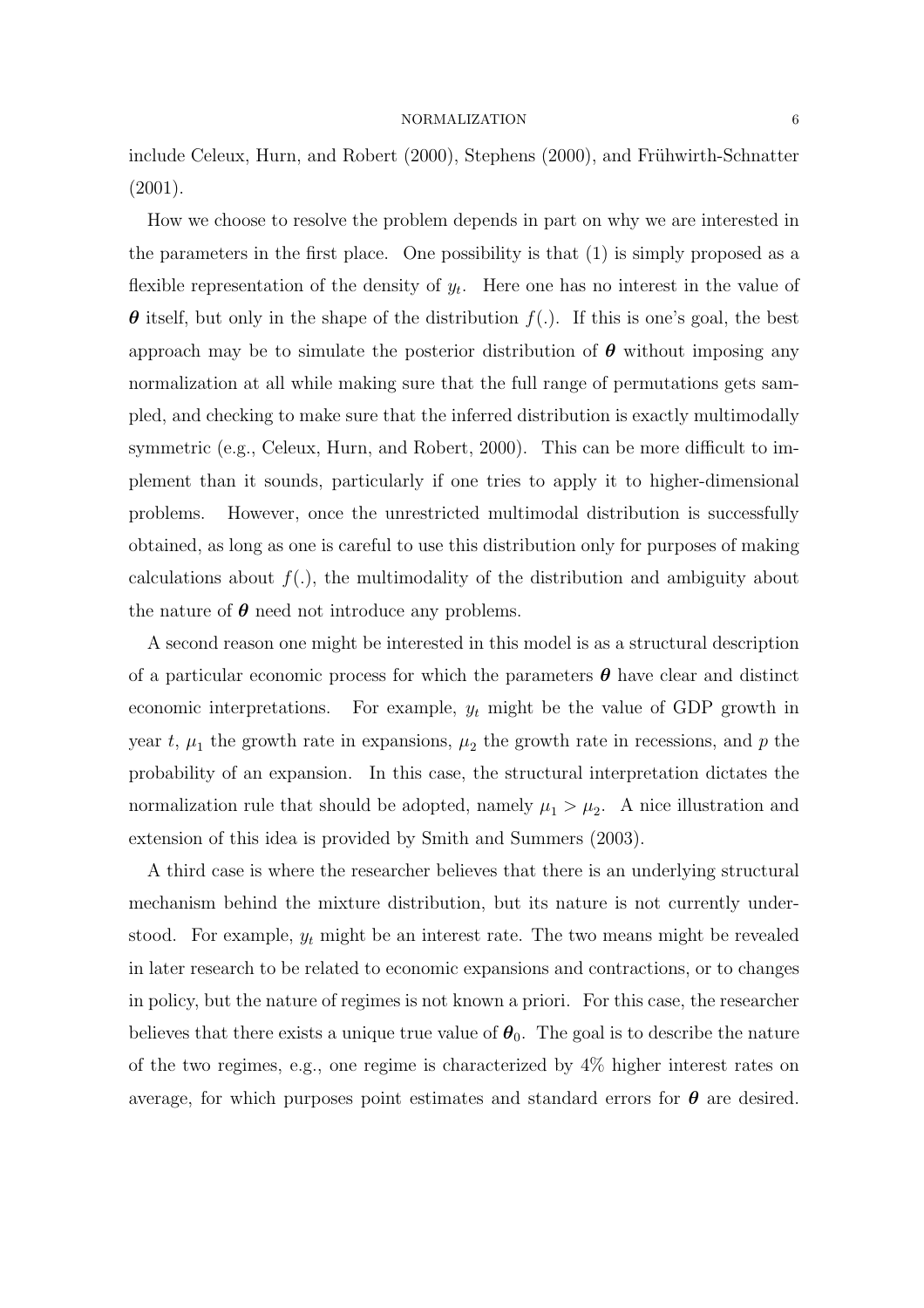One needs to restrict the space of allowed values of  $\theta$  to an identified subspace in order to be able to do that.

One way one might choose to restrict the space would be to specify  $p > 0.5$ , as in Aitkin and Rubin (1985) or Lenk and DeSarbo (2000). However, according to the identification principle discussed in Section 2, this is not a satisfactory solution to the normalization problem. This is because even if one restricts  $p > 0.5$ , the structure is still locally unidentified at any point at which  $\mu_1 = \mu_2$ , for at any such point the likelihood function does not depend on the value of p.

To illustrate what difference the choice of normalization makes for this example, we calculated the log likelihood for a sample of 50 observations from the above distribution with  $\mu_1 = 1$ ,  $\mu_2 = -1$ , and  $p = 0.8$ . Figure 1 plots contours of the log likelihood as a function of  $\mu_1$  and  $\mu_2$  for alternative values of p. The maximum value for the log likelihood (-79) is achieved near the true values, as shown in the upper left panel. The lower right panel is its exact mirror image, with a second maximum occurring near  $\mu_1 = -1, \mu_2 = 1$ , and  $p = 0.2$ . In the middle right panel  $(p = 0.5)$ , points above the  $45^{\circ}$  line are the mirror image of those below. The proposed normalization ( $p > 0.5$ ) restricts the space to the first three panels. This solves the normalization problem in the sense that there is now a unique global maximum to the likelihood function, and any distinct values of  $\theta$  within the allowable space imply different probability laws for  $y_t$ . However, by continuity of the likelihood surface, each of these panels has a near symmetry across the 45<sup> $\degree$ </sup> line that is an echo of the exact symmetry of the  $p = 0.5$ panel. Conditional on any value of p, the normalization  $p > 0.5$  therefore results in one mass of probability centered at  $\mu_1 = 1$ ,  $\mu_2 = -1$ , and a second smaller mass centered at  $\mu_1 = -1$ ,  $\mu_2 = 1$ . Hence, although restricting  $p > 0.5$  can technically solve the normalization problem, it does so in an unsatisfactory way. The problem arises because points interior to the normalized region include the axis  $\mu_1 = \mu_2$ , along which the labelling of regimes could not be theoretically defined, and across which the substantive meaning of the regimes switches.<sup>1</sup>

<sup>&</sup>lt;sup>1</sup>This observation that simply restricting  $\theta$  to an identified subspace is not a satisfactory solution to the label-switching problem has also been forcefully made by Celeux, Hurn and Rober (2000), Stephens (2000), and Frühwirth-Schnatter (2001), though none of them interpret this problem in terms of the identification principle articulated here. Frühwirth-Schnatter suggested plotting the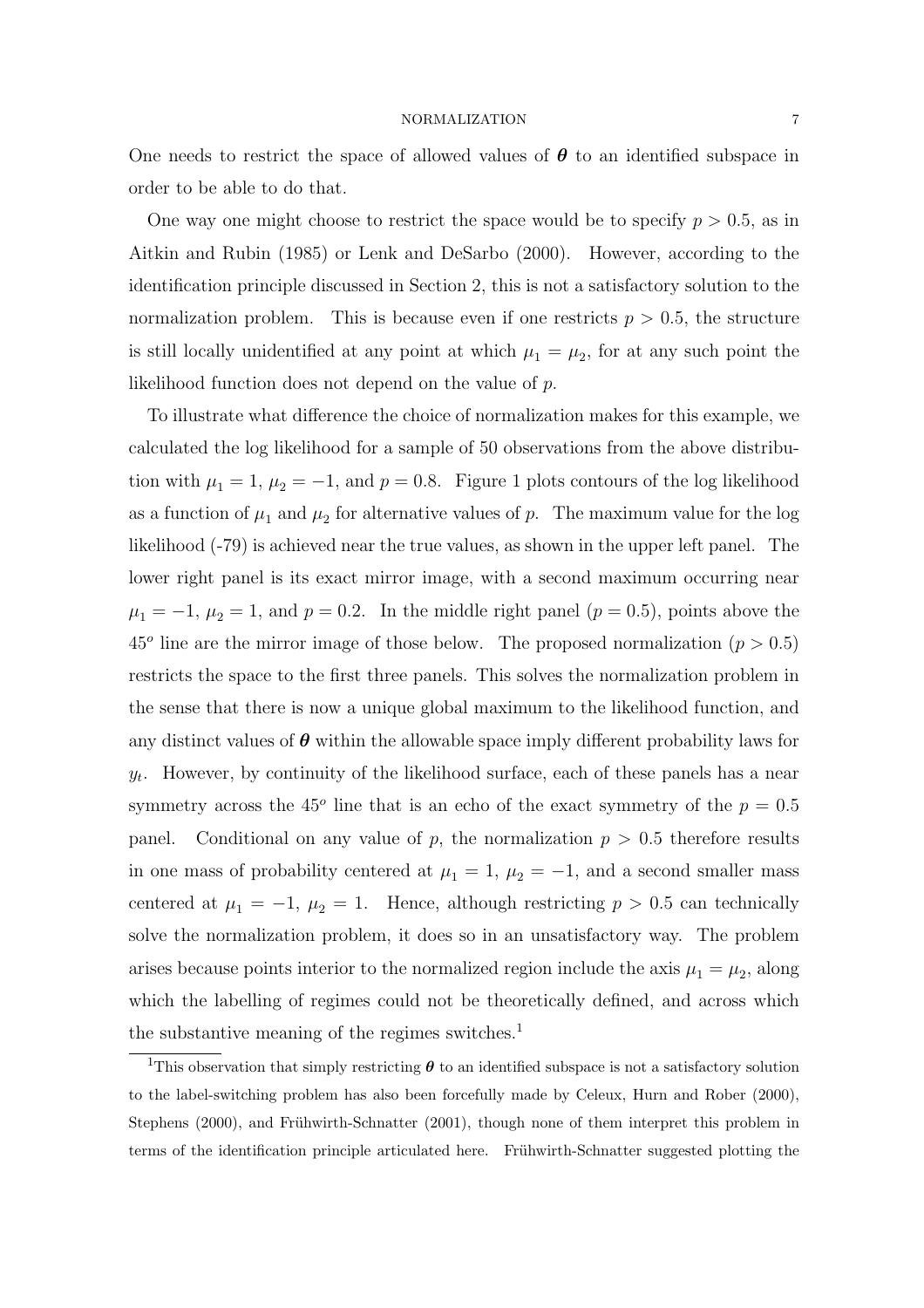An alternative normalization would set  $\mu_1 > \mu_2$ , defining the allowable parameter space by the upper left triangle of all panels, choosing the locus along which the model is locally unidentified  $(\mu_1 = \mu_2)$  as the boundary for the parameter space. Note that over this region, the global likelihood surface is much better behaved.

To investigate this in further detail, we calculated the Bayesian posterior distributions. For a Bayesian prior we specified  $\mu_i \sim N(0, 5)$  (with  $\mu_1$  independent of  $\mu_2$ ) and used a uniform prior for p. We will comment further on the role of these priors below. Appendix A describes the specifics of the Gibbs sampler used to simulate draws from the posterior distribution of  $\theta$ . For each draw of  $\theta^{(i)}$ , we kept  $\theta^{(i)}$  if  $p^{(i)} > 0.5$ , but used  $(\mu_2^{(i)}$  $_2^{(i)},\mu_1^{(i)}$  $\binom{1}{1}$ ,  $1 - p^{(i)}$  otherwise. We ran the Gibbs sampler for 5500 iterations on each sample, with parameter values initialized from the prior, discarded the first 500 iterations, and interpreted the last 5000 iterations as draws from the posterior distribution of parameters for that sample.<sup>2</sup> We repeated this process on  $1000$  different samples of size  $T = 10, 20, 50,$  and 100. For the *n*th generated sample, we calculated the difference between the posterior mean  $E(\theta|\mathbf{y}^{(n)})$  and true value  $\theta = (1, -1, 0.8)^{\prime}$ . The mean squared errors across samples  $n$  are plotted as a function of the sample size T in the first row of Figure 2. The  $\mu_1 > \mu_2$  normalization produces lower mean squared errors for any sample size for either of the mean parameters, substantially so for  $\mu_2$ .

Another key question is whether the posterior distributions accurately summarize the degree of objective uncertainty about the parameters. For each sample, we calculated a 90% confidence region for each parameter as implied by the Bayesian posterior distribution. We then checked whether the true parameter value indeed fell within this region, and calculated the fraction of samples for which this condition was satisfied. The second row in Figure 2 reports these 90% coverage probabilities for the two normalizations. The  $\mu_1 > \mu_2$  normalization produces the most accurately sized test of the hypotheses  $\mu_1 = \mu_{10}$  or  $\mu_2 = \mu_{20}$  for samples with  $T \ge 50$ .

posterior distributions under alternative normalizations to try to find one that best respects the geometry of the posterior. Celeux, Hurn and Robert (2000) and Stephens (2000) proposed a decision-theoretic framework.

<sup>&</sup>lt;sup>2</sup>Given the nature of i.i.d. draws, this number of iterations is more than sufficient for obtaining the accurate posterior mean.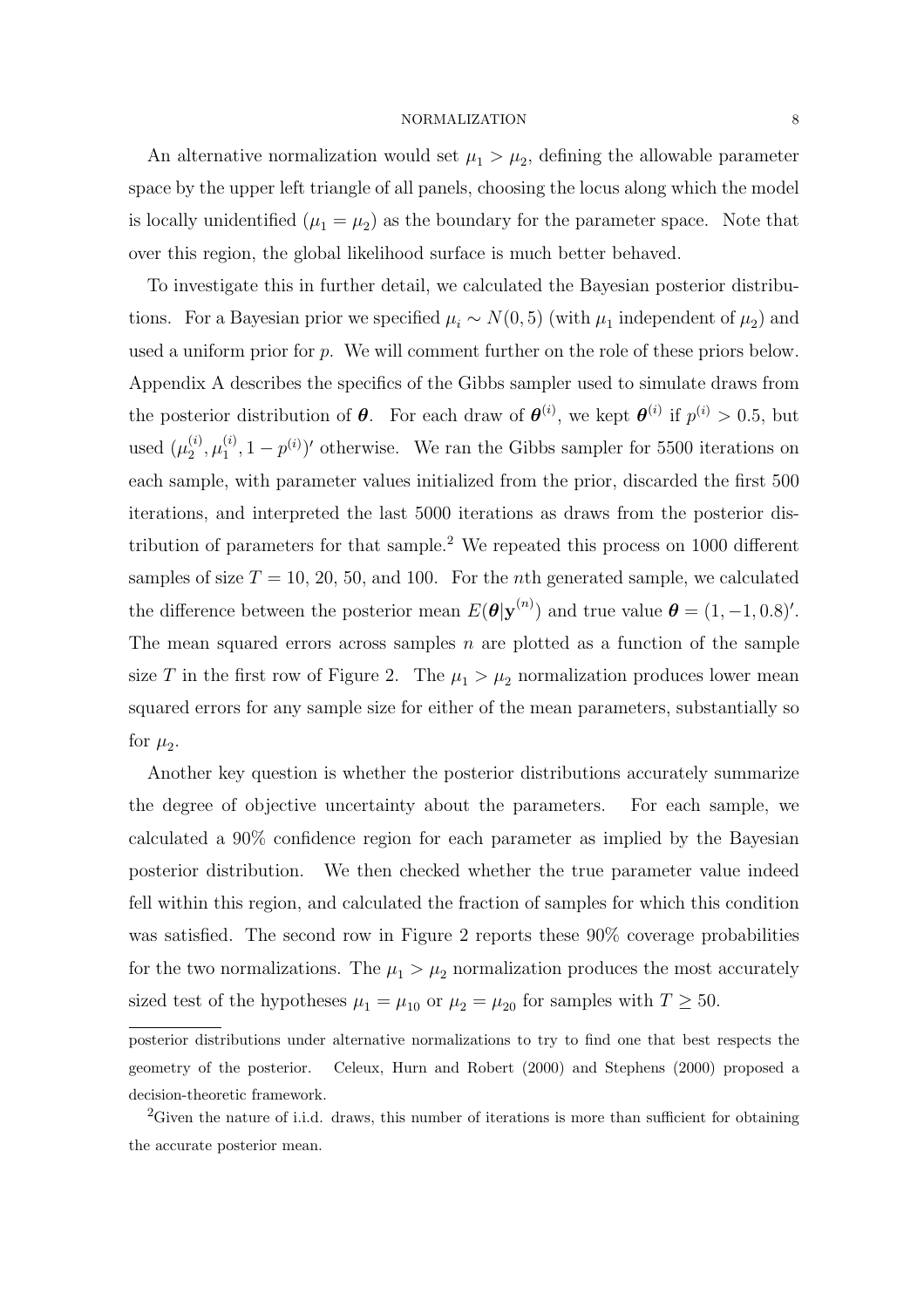The  $p > 0.5$  normalization does achieve a significanly better MSE for purposes of estimating  $p$  (upper right panel of Figure 2). However, this appears to be primarily a consequence of the prior forcing the estimate to be in the vicinity of its true value. The MSE for p for the  $p > 0.5$  normalization actually deteriorates as the sample size T increases, and the coverage probabilities are quite poor (middle right panel of Figure 2).

On the other hand, the normalization  $\mu_1 > \mu_2$  can also interact with the original symmetric prior for  $\mu$  to substantially improve the accuracy of the prior information.<sup>3</sup> If the original symmetric prior is

$$
\left[\begin{array}{c}\mu_1\\\mu_2\end{array}\right] \sim N\left(\left[\begin{array}{c}0\\0\end{array}\right], \left[\begin{array}{cc}\varsigma^2 & 0\\0 & \varsigma^2\end{array}\right]\right),\tag{2}
$$

then  $E(\mu_1^* = \max{\mu_1, \mu_2}) = \varsigma/\sqrt{\pi}$ .<sup>4</sup> For the prior used in the above calculations,  $\varsigma =$ √ 5. Hence the prior expectation of  $\mu_1^*$  is 1.26, and likewise  $E(\mu_2^*) = -1.26$ , both close to the true values of  $\pm 1$ . To see how the prior can adversely interact with normalization, suppose instead we had set  $\zeta^2 = 100$ . In the absence of normalization, this would be an attractive uninformative prior. With the normalization  $\mu_1 > \mu_2$ , however, it implies a prior expectation  $E(\mu_1^*) = 5.64$  and a nearly even chance that  $\mu_1^*$  would exceed this value, even though in 100,000 observations on  $y_t$ , one would not be likely to observe a single value as large as this magnitude that is proposed as the *mean* of one of the subpopulations.<sup>5</sup> Likewise the prior is also assigning a  $50\%$ probability that  $\mu_2 < -5$ , when the event  $y_t < -5$  is also virtually impossible.

The third row in Figure 2 compares mean squared errors that would result from the  $\mu_1 > \mu_2$  normalization under different priors. Results for the  $N(0, 5)$  prior are represented by the solid lines. This solid line in the left panel of the third row in Figure 2 is identical to the solid line in the left panel of of the first row in Figure 2, but the scale is different in order to try to convey the huge mean squared errors for  $\mu_1$ that result under the  $N(0, 100)$  prior (the latter represented by the dashed line in the

<sup>&</sup>lt;sup>3</sup>By symmetric we mean the prior pdf is the same or symmetric for both  $\mu_1$  and  $\mu_2$ .

 $4$ See Ruben (1954, Table 2).

<sup>&</sup>lt;sup>5</sup>The probability that a variable drawn from the distribution with the larger mean  $(N(1, 1))$ exceeds 5.5 is 0.00000340.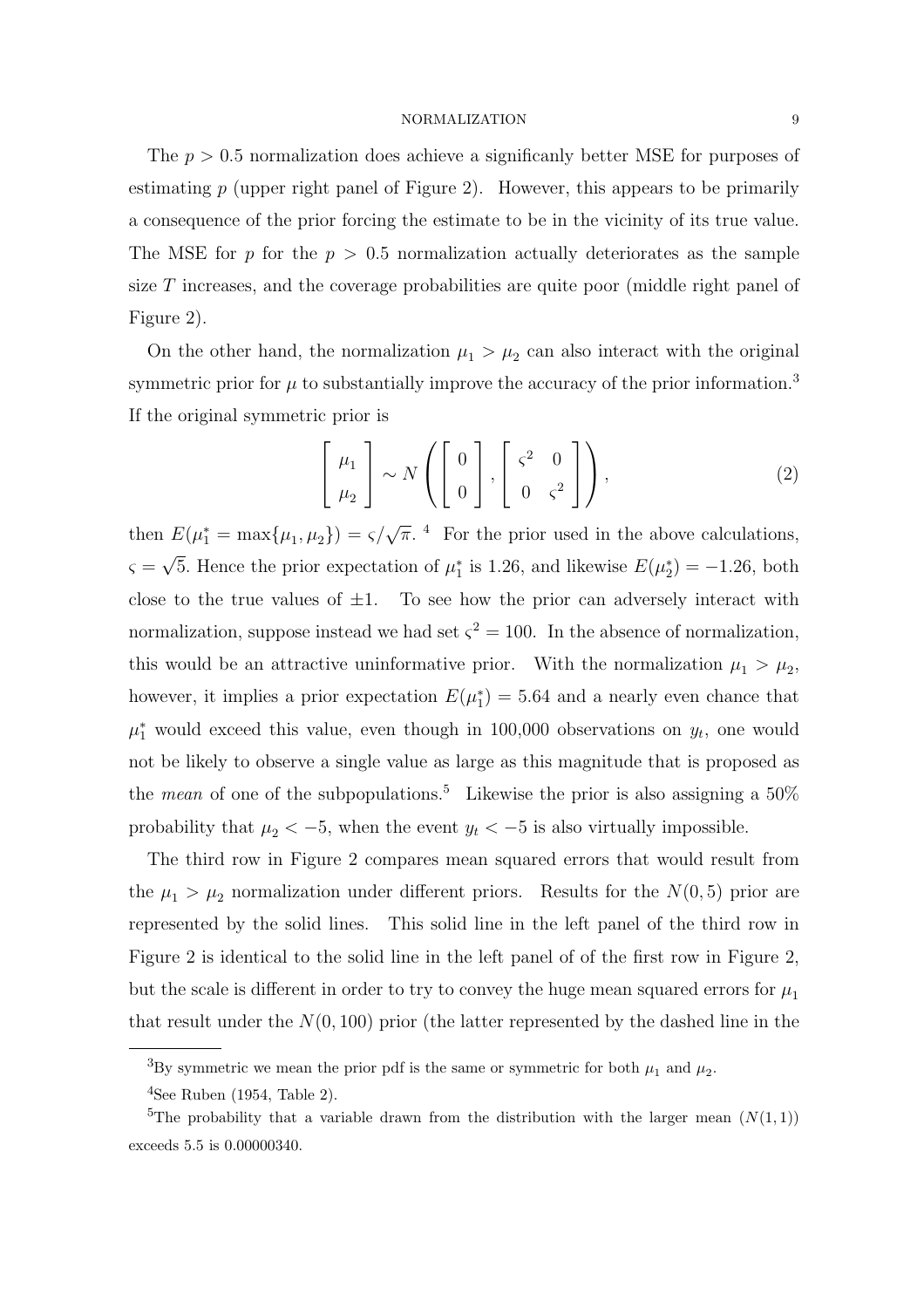third row of Figure 2). Under the  $N(0, 100)$  prior, the  $\mu_1 > \mu_2$  normalization does a substantially worse job at estimating  $\mu_1$  or p than would the  $p > 0.5$  normalization for sample sizes below 50. Surprisingly, it does a better job at estimating  $\mu_2$  for moderate sample sizes precisely because the strong bias introduced by the prior offsets the bias of the original estimates.

It is clear from this discussion that we need to be aware not only of how the normalization conforms to the topography of the likelihood function, but also with how it interacts with any prior that we might use in Bayesian analysis. Given the normalization  $\mu_1 > \mu_2$ , rather than the prior (2), it seems better to employ a truncated Gaussian prior, where  $\mu_1 \sim N(\overline{\mu}_1, \varsigma_1^2)$  and

$$
\pi(\mu_2|\mu_1) = \begin{cases} \frac{1}{\Phi[(\mu_1 - \overline{\mu}_2)/\varsigma_2] \sqrt{2\pi}\varsigma_2} \exp\left(\frac{-(\mu_2 - \overline{\mu}_2)^2}{2\varsigma_2^2}\right) & \text{if } \mu_2 \le \mu_1\\ 0 & \text{otherwise} \end{cases}
$$
(3)

for  $\Phi(z) = \text{Prob}(Z \leq z)$  for  $Z \sim N(0, 1)$ . Here  $\overline{\mu}_2$  and  $\varsigma_2^2$  denote the mean and variance of the distribution that is truncated by the condition  $\mu_2 < \mu_1$ . One drawback of this truncated Gaussian prior is that it is no longer a natural conjugate for the likelihood, and so the Gibbs sampler must be adapted to include a Metropolis-Hastings step rather than a simple draw from a normal distribution, as detailed in Appendix A.

We redid the above analysis using this truncated Gaussian prior with  $\overline{\mu}_1 = \overline{\mu}_2 = 0$ and  $\zeta_1^2 = \zeta_2^2 = 5$ . When  $\mu_1 = 0$ , for example, this prior implies an expected value for  $\mu_2$  of  $\bar{\mu}_2 + \varsigma_2 M_2 = -1.78$  where  $M_2 = -\phi(c_2)/\Phi(c_2) = -0.7979$  with  $c_2 = (\mu_1 - \overline{\mu}_2)/\varsigma_2 = 0$  and a variance for  $\mu_2$  of  $\varsigma_2^2[1 - M_2(M_2 - c_2)] = 1.82$ .<sup>6</sup> Mean squared errors resulting from this truncated Gaussian prior are reported in the dotted lines in the third row of Figure 2. These uniformly dominate those for the simple  $N(0, 5)$  prior.

To summarize, the  $p > 0.5$  normalization introduces substantial distortions in the Bayesian posterior distribution that can be largely avoided with the  $\mu_1 > \mu_2$  normalization. Normalization based on the identification principle seems to produce

 ${}^{6}$ See for example Maddala (1983, pp. 365-366).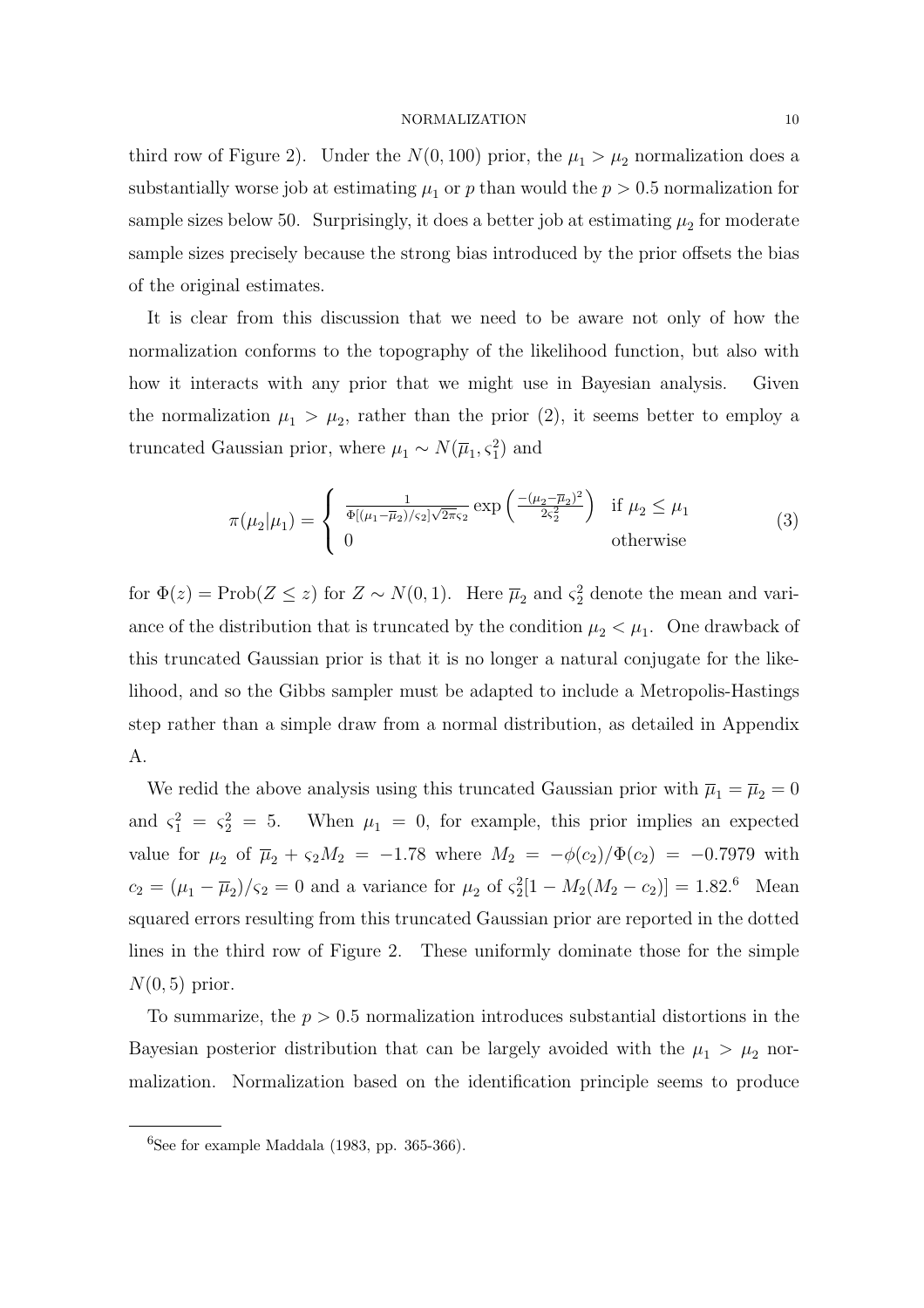substantially superior point estimates of  $\mu_1$  and  $\mu_2$  for small samples and much better coverage probabilities for larger samples. The exercises performed in this section also show that normalization can be viewed as part of the prior pdf. An "unreasonable" prior or normalization can distort likelihood-based inferences about the point estimates. Although normalization can be in principle implemented via a Bayesian prior pdf, such a prior is likely to be nonstandard and thus its small-sample statistical properties can be sensitive to how it is designed. The following section presents this kind of situation.

# 4. STRUCTURAL VARS.

Let  $y_t$  denote an  $(n \times 1)$  vector of variables observed at date t. Consider a structural VAR of the form

$$
\mathbf{B}_0 \mathbf{y}_t = \mathbf{k} + \mathbf{B}_1 \mathbf{y}_{t-1} + \mathbf{B}_2 \mathbf{y}_{t-2} + \dots + \mathbf{B}_p \mathbf{y}_{t-p} + \mathbf{u}_t
$$
\n<sup>(4)</sup>

where  $\mathbf{u}_t \sim N(\mathbf{0}, \mathbf{D}^2)$  with **D** a diagonal matrix. A structural VAR typically imposes both exclusion restrictions and normalization conditions on  $B_0$  in order to be identified. To use a familiar example (e.g., Hamilton, 1994, pages 330-331), let  $\mathbf{y}_t = (q_t, p_t, w_t)'$  where  $q_t$  denotes the log of the number of oranges sold in year t,  $p_t$ the log of the price, and  $w_t$  the number of days with below-freezing temperatures in Florida (a key orange-producing state) in year  $t$ . We are interested in a demand equation of the form

$$
q_t = \beta p_t + \delta'_1 \mathbf{x}_t + u_{1t} \tag{5}
$$

where  $\mathbf{x}_t = (1, \mathbf{y}_t)$  $_{t-1}^{\prime },\mathbf{y}_{t}^{^{\prime }}$  $_{t-2}^{\prime},\ldots,\mathbf{y}_{t}^{\prime}$  $(t_{-p})'$  and the demand elasticity  $\beta$  is expected to be negative. Quantity and price are also determined by a supply equation,

$$
q_t = \gamma p_t + hw_t + \delta'_2 \mathbf{x}_t + u_{2t},
$$

with the supply elasticity expected to be positive  $(\gamma > 0)$  and freezing weather to discourage orange production  $(h < 0)$ . We might also use an equation for weather of the form  $w_t = \delta_3' \mathbf{x}_t + u_{3t}$ , where perhaps  $\delta_3 = 0$ . This system is an example of (4) incorporating both exclusion restrictions (weather does not affect demand directly,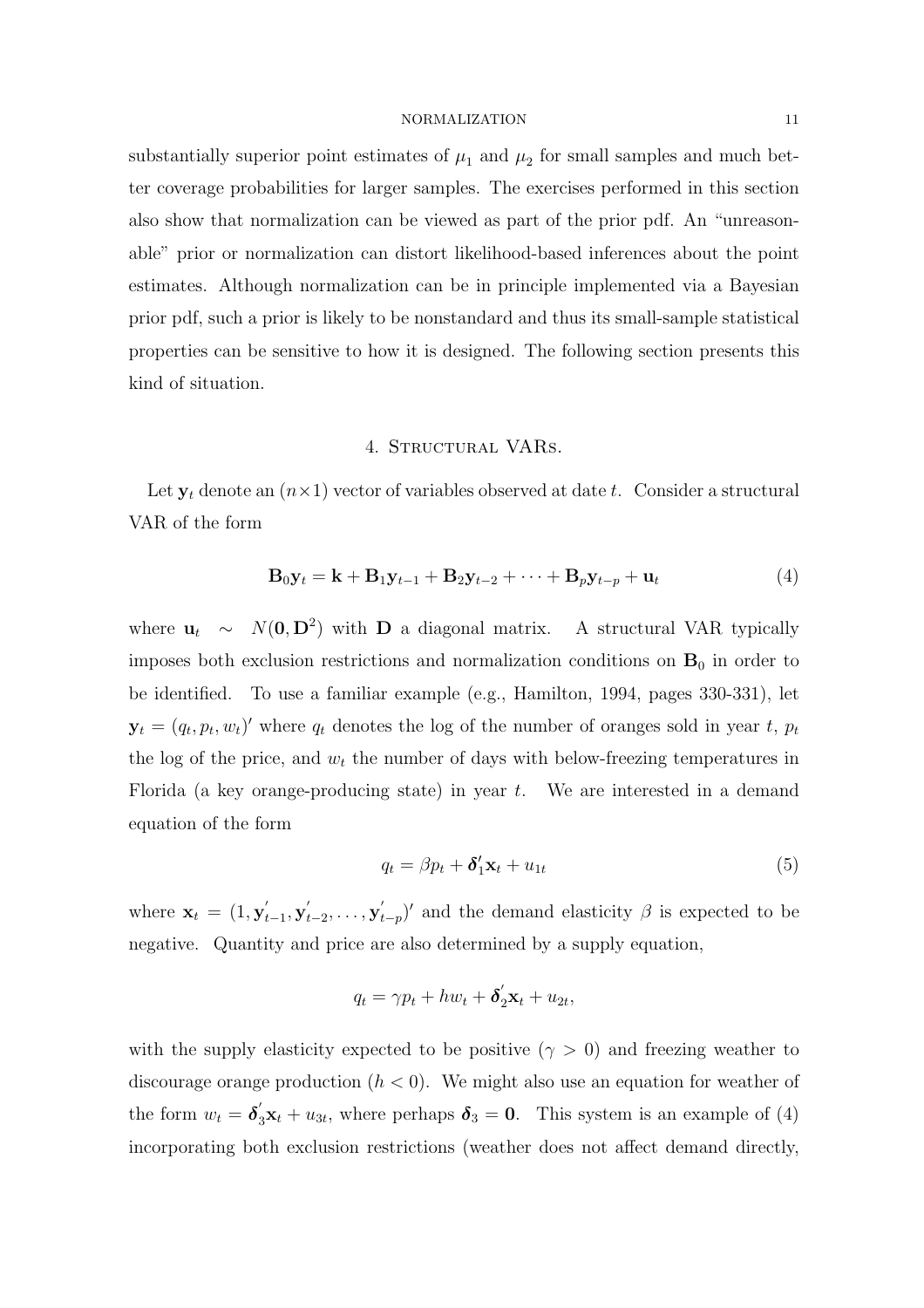and neither quantity nor price affect the weather) and normalization conditions (three of the elements of  $B_0$  have been fixed at unity):

$$
\mathbf{B}_0 = \begin{bmatrix} 1 & -\beta & 0 \\ 1 & -\gamma & -h \\ 0 & 0 & 1 \end{bmatrix} . \tag{6}
$$

The latter seems a sensible enough normalization, in that the remaining free parameters  $(\beta, \gamma, \text{ and } h)$  are magnitudes of clear economic interpretation and interest. However, the identification principle suggests that it may present problems, in that the structure is unidentified at some interior points in the parameter space. Specifically, at  $h = 0$ , the value of the likelihood would be unchanged if  $\beta$  were switched with  $\gamma$ . Moreover, the log likelihood approaches  $-\infty$  as  $\beta \to \gamma$ .

To see the practical consequences of this, consider the following parametric example:  $\overline{r}$  $\overline{a}$  $\overline{r}$  $\overline{a}$  $\overline{r}$  $\overline{a}$  $\overline{r}$  $\overline{a}$ 

$$
\begin{bmatrix} 1 & 2 & 0 \ 1 & -0.5 & 0.5 \ 0 & 0 & 1 \end{bmatrix} \begin{bmatrix} q_t \\ p_t \\ w_t \end{bmatrix} = \begin{bmatrix} 0.8 & 1.6 & 0 \ 1.2 & -0.6 & 0.6 \ 0 & 0 & 1.8 \end{bmatrix} \begin{bmatrix} q_{t-1} \\ p_{t-1} \\ w_{t-1} \end{bmatrix} + \begin{bmatrix} 0 & 0 & 0 \ -0.8 & 0.4 & -0.4 \ 0 & 0 & -0.9 \end{bmatrix} \begin{bmatrix} q_{t-2} \\ p_{t-2} \\ w_{t-2} \end{bmatrix} + \begin{bmatrix} u_{dt} \\ u_{st} \\ u_{wt} \end{bmatrix}.
$$
 (7)

In this example, the true demand elasticity  $\beta = -2$  and supply elasticity  $\gamma = 0.5$ , while  $h = -0.5$  and  $\mathbf{D} = \mathbf{I}_3$ . Demand shocks are AR(1) with exponential decay factor 0.8 while supply and weather shocks are AR(2) with damped sinusoidal decay.

Figure 3 shows contours of the concentrated log likelihood for a sample of size  $T = 50$  from this system.<sup>7</sup> Each panel displays contours of  $\mathcal{L}(\beta, \gamma, h)$  as functions of  $\beta$  and  $\gamma$  for selected values of h. The middle right panel illustrates both problems with

$$
\mathcal{L}(\beta, \gamma, h) = -1.5T \ln(2\pi) + (T/2) \ln(|\mathbf{B}_0|^2) - (1/2) \sum_{t=1}^T (\mathbf{B}_0 \hat{\mathbf{u}}_t)'(\mathbf{B}_0 \hat{\mathbf{u}}_t).
$$

<sup>&</sup>lt;sup>7</sup>The likelihood has been concentrated by first regressing  $q_t$  and  $p_t$  on  $\mathbf{y}_{t-1}$  and  $\mathbf{y}_{t-2}$ , and regressing  $w_t$  on  $w_{t-1}$  and  $w_{t-2}$ , to get a residual vector  $\hat{\mathbf{u}}_t$  and then evaluating at the true  $\mathbf{D} = \mathbf{I}_3$ . That is, for  $\mathbf{B}_{0}(\beta, \gamma, h)$  the matrix in (6), we evaluated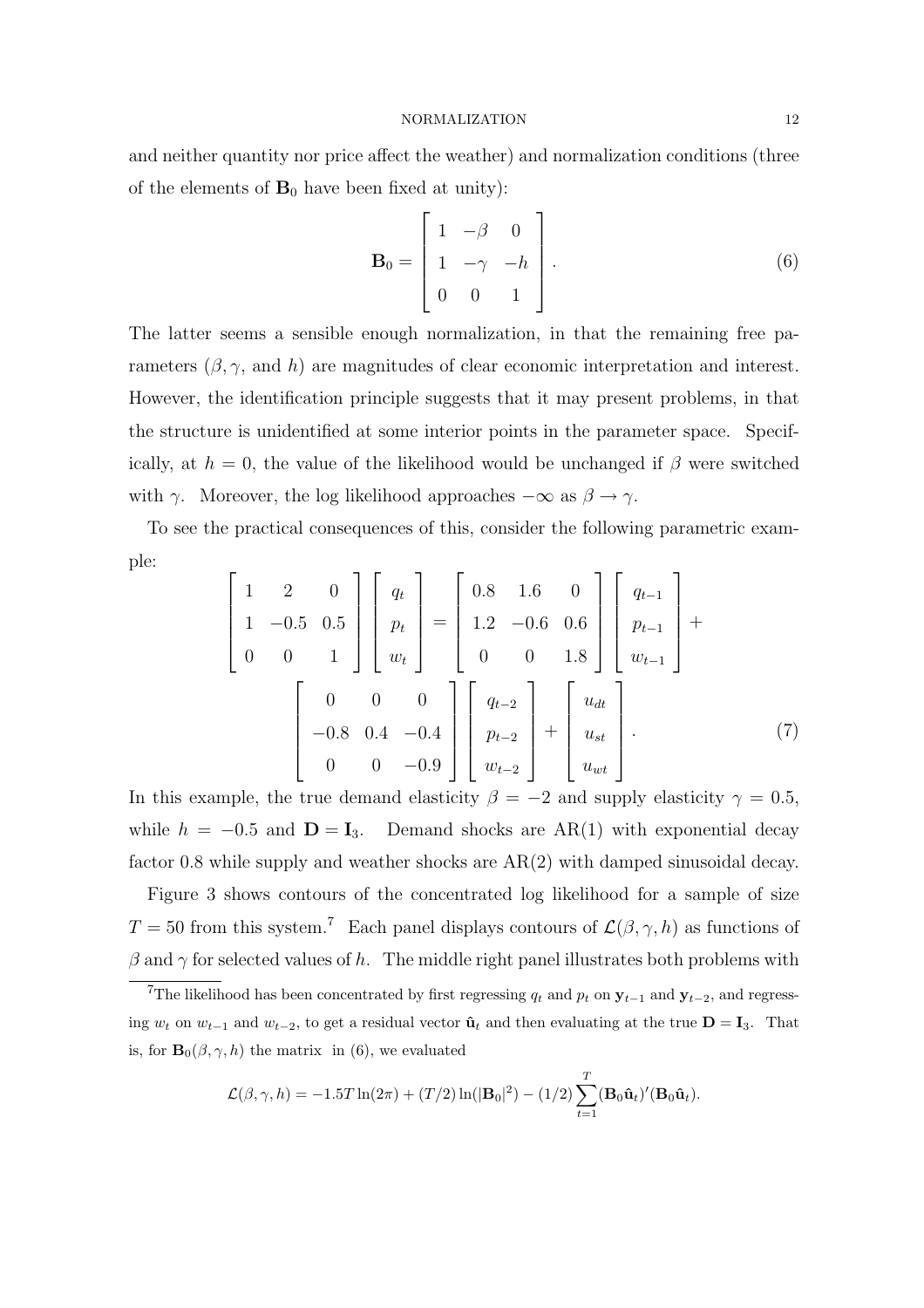this normalization noted above: when  $h = 0$ , the likelihood function is unchanged when  $\beta$  is switched with  $\gamma$ . Furthermore, the log likelihood is  $-\infty$  along the locus  $\beta = \gamma$ , which partitions this panel into the two regions that correspond to identical values for the likelihood surface.

The global maximum for the likelihood function occurs at  $\beta = -2.09, \gamma = 0.28$ , and  $h = -0.69$ , corresponding to the hill in the lower right triangle of the bottom left panel in Figure 3. Although the upper left triangle is not the mirror image of the lower right in this panel, it nevertheless is the case that, even at the true value of  $h$ , the likelihood function is characterized by two separate concentrations of mass, one around the true values ( $\beta = -2, \gamma = 0.5$ ) and a second smaller mass around their flipped values ( $\beta = 0.5, \gamma = -2$ ). Although the likelihood values associated with the former are much larger than the latter, the likelihood function merges continuously into the exact mirror image case as h approaches zero, at which the masses become identical. Because the likelihood function is relatively flat with respect to  $h$ , the result is a rather wild posterior distribution for impulse responses under this normalization.

To describe this distribution systematically, we generated 100,000 draws from the posterior distribution of  $(\beta, \gamma, h, d_1, d_2, d_3 | \mathbf{y}_1, ..., \mathbf{y}_T)$  for a representative sample with  $T = 50$  and with a flat prior.<sup>8</sup> The 95% confidence interval for  $\beta$  over these 100,000 draws is the range  $[-11.3, +5.5]$ . A particularly wild impulse response function  $\psi_{ij}(k) = \partial y_{j,t+k}/\partial u_{it}$  is that for  $\psi_{12}(k)$ , the effect of a demand shock on price. The mean value and  $90\%$  confidence intervals are plotted as a function of k in the left panel of the first row in Figure 4. It is instructive (though not standard practice) to examine the actual probability distribution underlying this familiar plot. The left panel of the second row in Figure 4 shows the density of  $\psi_{12}(0)$  across these 100,000 draws, which is curiously bimodal. That is, in most of the draws, a one standard deviation shock to demand is interpreted as something that raises the price by 0.5, though in a significant minority of the draws, a positive shock to demand is interpreted as something that lowers the price by 0.5. This ambiguity about the fundamental

<sup>8</sup>See Appendix B for details on the algorithm used to generate these draws. For this kind of model, this number of Markov Chain Monte Carlo draws is sufficient to guarantee convergence as shown in Waggoner and Zha (2003a).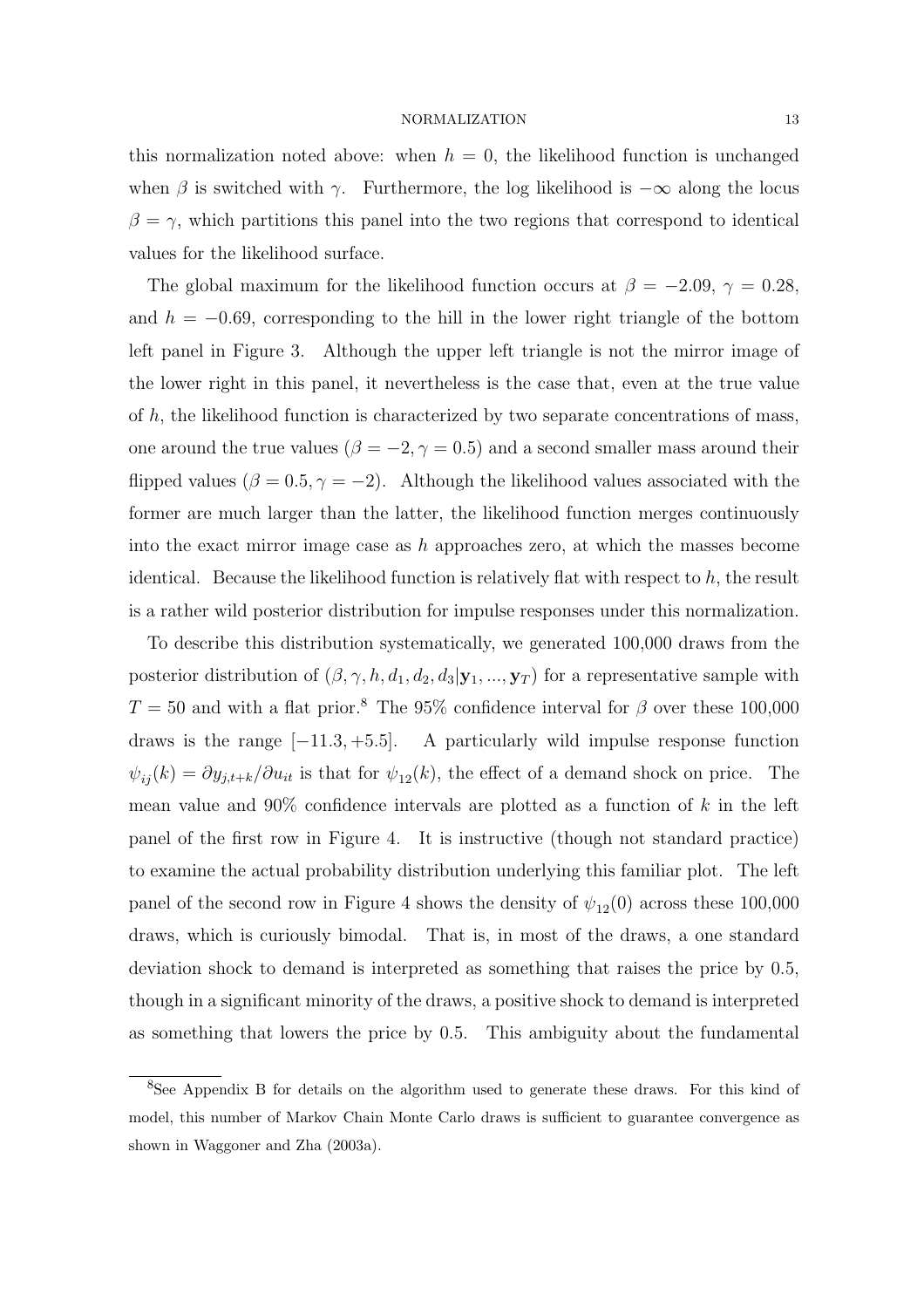question being asked (what one means by a one-unit shock to demand) interacts with uncertainty about the other parameters to generate the huge tails for the estimated value of  $\psi_{12}(1)$  (the right panel of the second row in Figure 4). We would opine that, even though the researcher's maximum likelihood estimates correctly characterize the true data-generating process, such empirical results could prove impossible to publish.

The identification principle suggests that the way to get around the problems revealed in Figure 3 is to take the  $\beta = \gamma$  axis as a boundary for the normalized parameter space rather than have it cut through the middle. More generally, we seek a normalization for which the matrix  $B_0$  in (6) becomes noninvertible only at the boundaries of the region. Let C denote the first two rows and columns of  $B_0$ :

$$
\mathbf{C} = \left[ \begin{array}{cc} 1 & -\beta \\ 1 & -\gamma \end{array} \right].
$$

We thus seek a normalization for which  $C$  is singular only at the boundaries. One can see what such a region looks like by assuming that  $\mathbb{C}^{-1}$  exists and premultiplying (4) by  $\overline{a}$  $\overline{a}$ 

$$
\left[\begin{array}{cc}\nC^{-1} & 0 \\
0' & 1\n\end{array}\right].
$$

We then have

$$
\begin{bmatrix} 1 & 0 & \pi_1 \\ 0 & 1 & \pi_2 \\ 0 & 0 & 1 \end{bmatrix} \begin{bmatrix} q_t \\ p_t \\ w_t \end{bmatrix} = \Pi_1 \mathbf{y}_{t-1} + \Pi_2 \mathbf{y}_{t-2} + \begin{bmatrix} v_{1t} \\ v_{2t} \\ v_{3t} \end{bmatrix}.
$$
 (8)

Figure 5 plots likelihood contours for this parameterization as a function of  $\pi_1, \pi_2$ , and  $\rho$ , the correlation between  $v_{1t}$  and  $v_{2t}$ .<sup>9</sup> Although this is exactly the same sample of data displayed in Figure 3, the likelihood function for this parameterization is perfectly well behaved, with a unique mode near the population values of  $\pi_1$  = 0.4,  $\pi_2 = -0.2$ , and  $\rho = -0.51$ . Indeed, (8) will be recognized as the reducedform representation for this structural model as in Hamilton (1994, p. 245). The parameters all have clear interpretations and definitions in terms of basic observable properties of the data. The value of  $\pi_1$  tells us whether the conditional expectation

<sup>&</sup>lt;sup>9</sup>For this graph, we set  $E(v_{1t}^2) = 0.68$  and  $E(v_{2t}^2) = 0.32$ , their population values.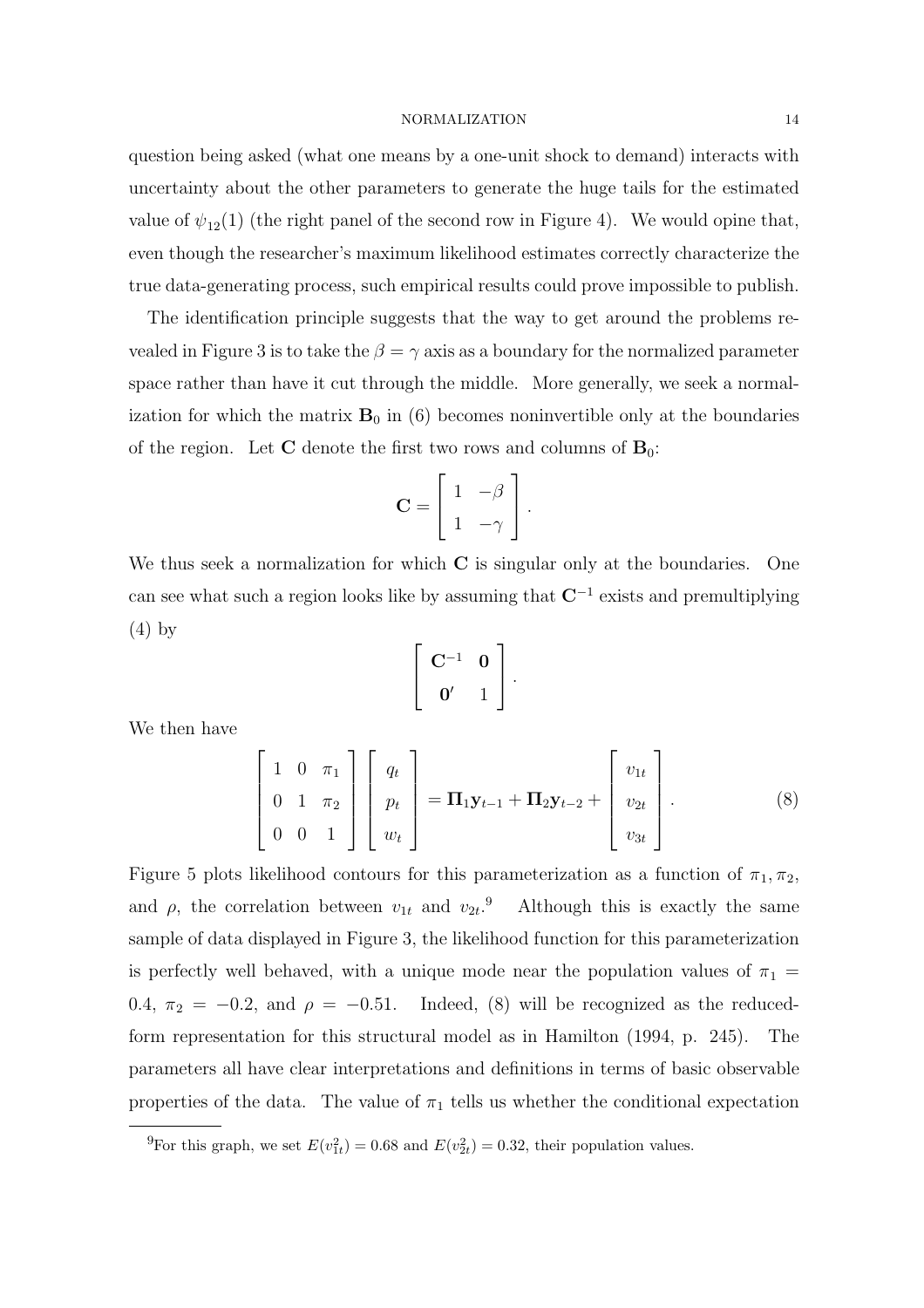of  $q_t$  goes up or down in response to more freezing weather,  $\pi_2$  does the same for  $p_t$ , and  $\rho$  tells us whether the residuals from these two regressions are positively or negatively correlated. Ninety-five percent confidence intervals from the same 100,000 draws described above are [0.00,0.71] for  $\pi_1$  and [-0.42,0.04] for  $\pi_2$ .

Although this  $\pi$ -normalization eliminates the egregious problems associated with the  $\beta$ -normalization in (6), it cannot be used to answer all the original questions of interest, such as finding the value of the demand elasticity or the effects of a demand shock on price. We can nevertheless use the  $\pi$ -normalization to get a little more insight into why we ran into problems with the  $\beta$ -normalization. One can go from the  $\pi$ -normalization back to the  $\beta$ -normalization by premultiplying (8) by

$$
\left[\begin{array}{cc}C&0\\0'&1\end{array}\right]
$$

to obtain

$$
\begin{bmatrix} 1 & -\beta & \pi_1 - \beta \pi_2 \\ 1 & -\gamma & \pi_1 - \gamma \pi_2 \\ 0 & 0 & 1 \end{bmatrix} \begin{bmatrix} q_t \\ p_t \\ w_t \end{bmatrix} = \mathbf{B}_1 \mathbf{y}_{t-1} + \mathbf{B}_2 \mathbf{y}_{t-2} + \begin{bmatrix} v_{1t} - \beta v_{2t} \\ v_{1t} - \gamma v_{2t} \\ v_{3t} \end{bmatrix}.
$$
 (9)

Comparing (9) with (7), the structural parameter  $\beta$  must be chosen so as to make the  $(1,3)$  element of  $\mathbf{B}_0$  zero, or

$$
\beta = \pi_1/\pi_2. \tag{10}
$$

Given  $\beta$ , the parameter  $\gamma$  must be chosen so as to ensure  $E(v_{1t}-\beta v_{2t})(v_{1t}-\gamma v_{2t})=0$ , or

$$
\gamma = \frac{\sigma_{11} - \beta \sigma_{12}}{\sigma_{12} - \beta \sigma_{22}}
$$

for  $\sigma_{ij} = E(v_{it}v_{jt})$ . The value of h is then obtained from the (2,3) element of  $\mathbf{B}_0$  as

$$
h = -(\pi_1 - \gamma \pi_2).
$$

The problems with the posterior distribution for  $\beta$  can now be seen directly from (10). The data allow a substantial possibility that  $\pi_2$  is zero or even positive, that is, that more freezes actually result in a lower price of oranges. Assuming that more freezes mean a lower quantity produced, if a freeze produces little change in price, the demand curve must be quite steep, and if the price actually drops, the demand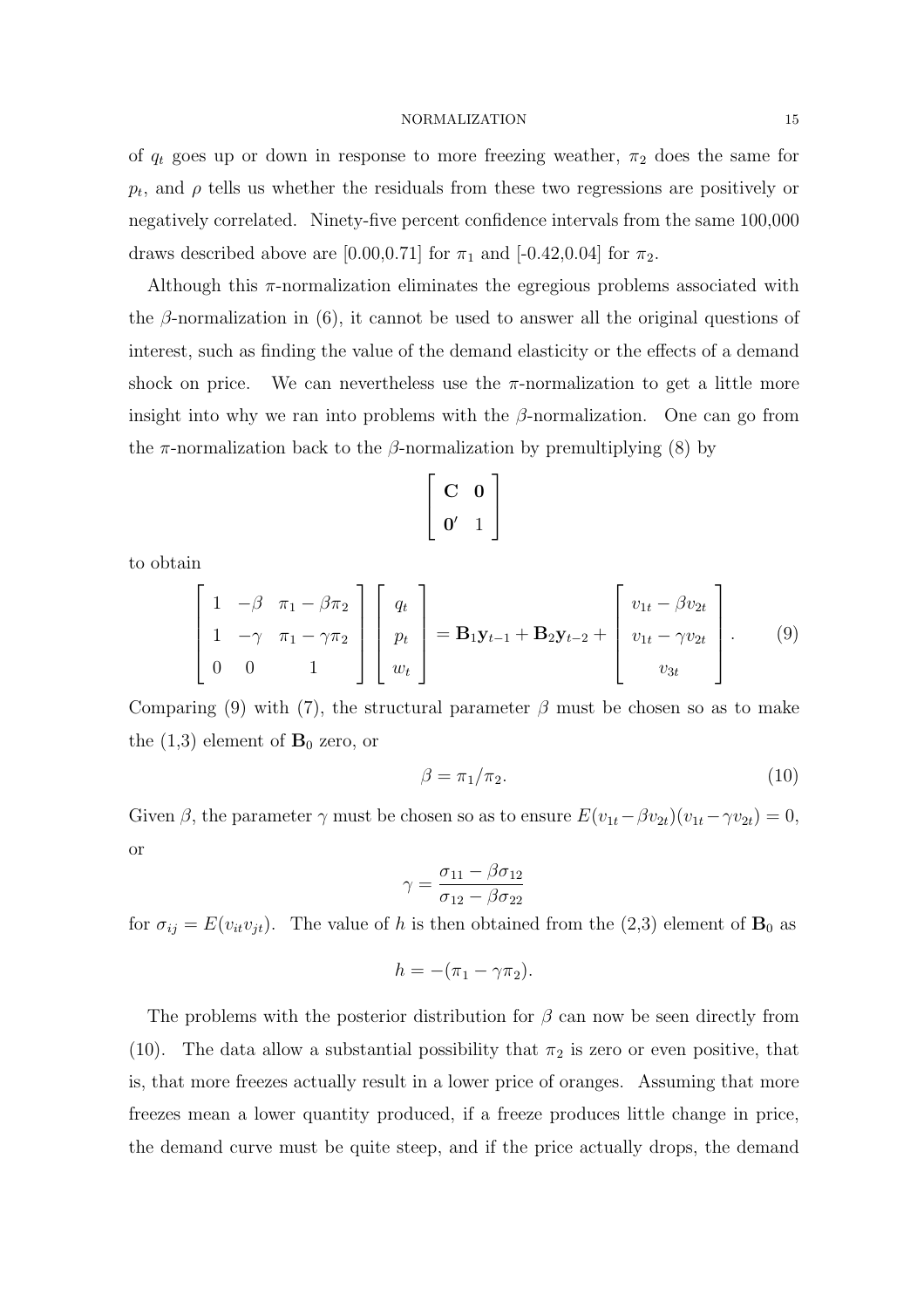curve must be upward sloping. A steep demand curve thus implies either a large positive or a large negative value for  $\beta$ , and when  $\pi_2 = 0$ , we switch from calling  $\beta$ an infinite positive number to calling it an infinite negative number. Clearly a point estimate and standard error for  $\beta$  are a poor way to describe this inference about the demand curve. If  $\pi_2$  is in the neighborhood of zero, it would be better to convey the apparent steepness of the demand curve by reparameterizing (6) as

$$
\mathbf{B}_0 = \begin{bmatrix} -\eta & 1 & 0 \\ 1 & -\gamma & -h \\ 0 & 0 & 1 \end{bmatrix}
$$
 (11)

and concluding that  $\eta$  may be near zero.

When we performed the analogous 100,000 draws for the  $\eta$ -normalization (11), the 95% confidence interval for  $\eta$  is [-1.88,0.45], a more convenient and accurate way to summarize the basic fact that the demand curve is relatively steep, with elasticity  $\beta = \eta^{-1} > -0.53$  and possibly even vertical or positively sloped. The response of price to a demand shock for this normalization is plotted in the right panel of the first row of Figure 4. The bimodality of the distribution of  $\psi_{12}(0)$  and enormous tails of  $\psi_{12}(1)$  have both disappeared (third row of Figure 4).

That such a dramatic improvement is possible from a simple renormalization may seem surprising, since for any given value for the parameter vector  $\theta$ , the impulseresponse function  $\partial y_{j,t+k}/\partial u_{1t}^*$  for the *η*-normalization is simply the constant  $\beta^{-1}$ times the impulse-response function  $\partial y_{j,t+k}/\partial u_{1t}$  for the  $\beta$ -normalization. Indeed, we have utilized this fact in preparing the right panel of the first row of Figure 4, multiplying each value of  $\partial y_{2,t+k}/\partial u_{1t}^*$  by the constant -0.5 before plotting the figure so as to get a value that corresponds to the identical concept and scale as the one measured in the left panel of the first row in Figure 4. The difference between this harmless rescaling (multiplying by the constant -0.5) and the issue of normalization discussed in this paper is that the left panel of the first row of Figure 4 is the result of multiplying  $\partial y_{2,t+k}/\partial u_{1t}^*$  not by the constant -0.5 but rather by  $\beta^{-1}$ , which is a  $differential$  magnitude for each of the 100,000 draws.  $_{1t}^*$  is reasonably well-behaved across these draws, its product with  $\beta^{-1}$  is, as we see in the left panel of the first row of Figure 4, all over the map.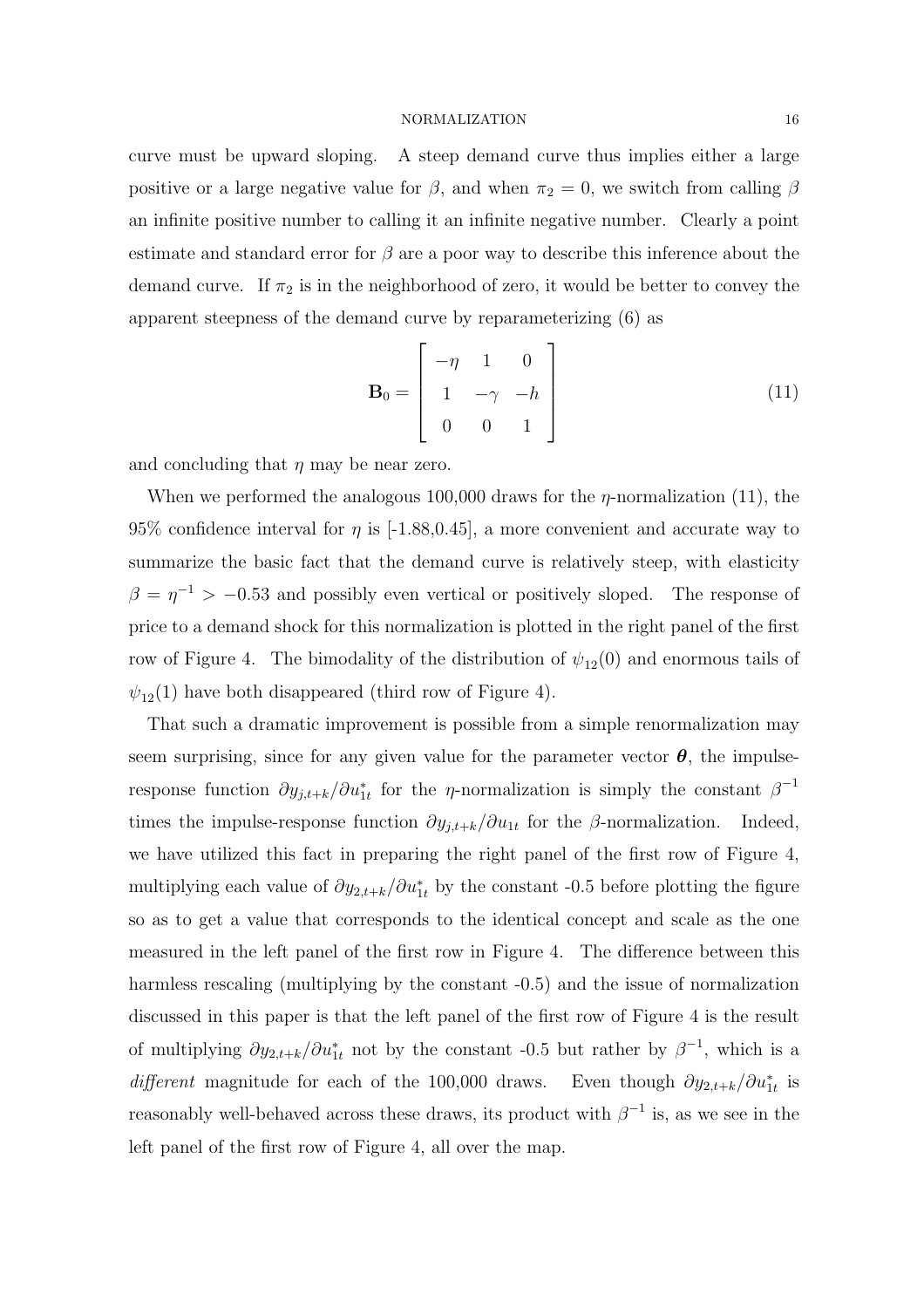It is instructive also to examine the likelihood contours that result from the  $\eta$ normalization which are plotted in Figure 6. The  $\eta$ -normalization does not satisfy the identification principle, because interior to the parameter space are the loci  $\eta = \gamma^{-1}$ along which the model is locally unidentified. However, the height of the local hills that are across the  $\eta\gamma = 1$  chasms relative to the global MLE is sufficiently below the height at the MLE (located near the center of the lower left panel) that the contribution of these problematic regions to the posterior distribution is negligible. Although the  $\eta$ -normalization does not literally satisfy the identification principle, for practical purposes it is sufficiently close (in the sense of relevant probability masses or likelihood values) to a true identification-based normalization that the problems associated with the  $\beta$ -normalization have been essentially eliminated.

This example also helps clarify the connection between the normalization issues raised here and those studied in previous treatments of the local identification problem. The local identification problem with  $\beta = \gamma$  is in many respects similar to that in traditional simultaneous equations analysis, where the discussion of local non-identification can be found in Pagan and Robertson (1997), Staiger and Stock (1997), Hahn and Hausman (2002), Hahn and Hausman (2002), Stock, Wright, and Yogo (2002), Forchini and Hillier (2003), Yogo (2004), and Stock and Yogo (2005). Chao and Swanson  $(2005)$  uses a classical point of view and Drèze  $(1976)$ , Drèze and Morales (1976), Drèze and Richard (1983), Kleibergen and van Dijk (1998), and Chao and Phillips (2005) employ a Bayesian perspective.

The local identification problem in the classical analysis often relates to weak instruments. To see how normalization is related to this problem, suppose our goal was to estimate the price-sensitivity of demand using the two-stage least squares (2SLS) method, and considered the choice between estimating either (5) or the reverse regression,

$$
p_t = \eta q_t + \boldsymbol{\psi}_1^{'} \mathbf{x}_t + \varepsilon_{1t} \tag{12}
$$

using  $(w_t, \mathbf{x}_t)$  $t'$  as instruments in either case. Specification (12) is a preferred choice here because  $w_t$  serves as a better instrument for  $q_t$  in (12) than it does for  $p_t$  in (5). In other words, weak identification is less of a problem for 2SLS estimation of (12) than for (5). Exactly the same feature is relevant for our analysis, namely, weak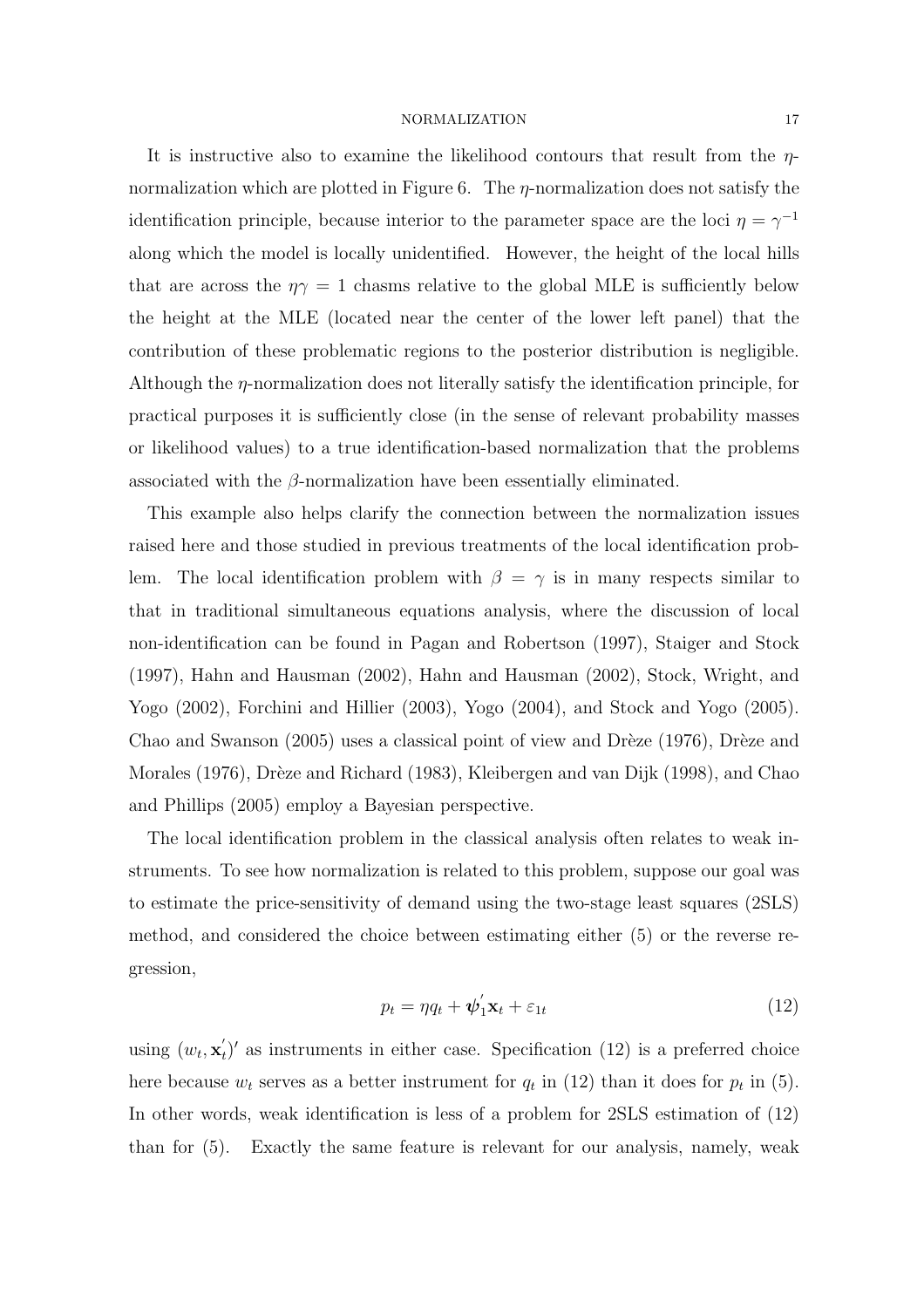identification turns out to be a less important feature in terms of probability mass of the likelihood surface as represented in Figure 6 than it is for the parameterization in Figure 3. However, the issue that results from this weak identification to which we're calling attention is different from the one with which the 2SLS estimator was concerned. The conventional focus was on how normalization can influence the parameter estimate itself. In our case, because we are using FIML rather than 2SLS, the MLE's from the  $\beta$ -normalization are numerically identical to those for the  $\eta$ -normalization (that is,  $\hat{\beta}$  is exactly equal to  $\hat{\eta}^{-1}$ ). Even though weak identification does not affect the estimate in this case, we have just seen that it does affect the topology of the set of points that get associated with the respective MLE's for purposes of forming a confidence set.

The Bayesian analysis of simultaneous equations models is discussed by Drèze  $(1976)$ , Drèze and Morales  $(1976)$ , and Drèze and Richard  $(1983)$ , among others, and is shown to lead to ill-behaved posterior distributions when a flat prior is used. This point is forcefully made by Kleibergen and van Dijk (1998), who suggest a prior directly on the reduced form of a simultaneous equations model with reduced-rank nonlinear restrictions on the parameters.<sup>10</sup> They show how well the posterior distributions behave in this alternative framework. Similarly, for structural VARs, Sims and Zha (1994) show that a flat prior under the  $\beta$ -normalization leads to an improper posterior while a flat prior under the  $\pi$ -normalization leads to a well-behaved posterior distribution.<sup>11</sup>

Although the structural VARs studied here and the traditional simultaneous equations models have some common features, they are nonetheless different (Leeper, Sims, and Zha, 1996). The most important difference is that the VAR analysis focuses on impulse responses to an economically interpretable shock. Even if the VAR model is *well identified* and one uses the standardized informative prior (Litterman, 1986; Sims and Zha, 1998, e.g.) to work directly on the reduced form, normalization is still needed (Sims and Zha, 1999). Sims and Zha (1999) and Waggoner and Zha

 $10$ Chao and Phillips (2005) instead use a Jeffrey's prior.

<sup>11</sup>See Appendix B for more discussions.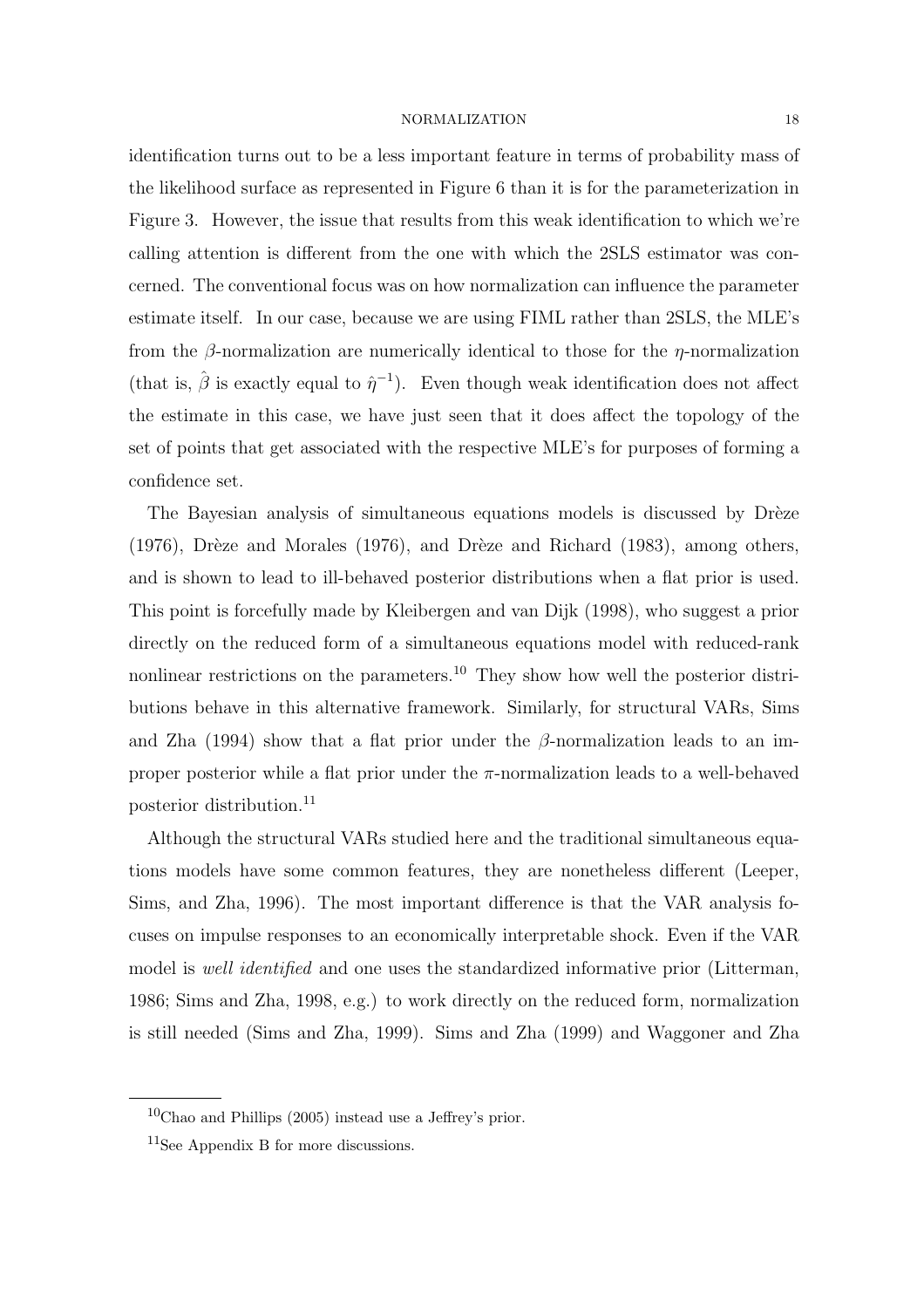(2003b) were the first to show that how the model is normalized has material consequences for the posterior distribution of impulse responses when the sample is small. As they showed, a solution to this problem cannot be resolved by existing methods proposed in the simultaneous equations literature.<sup>12</sup>

# 5. Cointegration

Yet another instance where normalization can be important is in analysis of cointegrated systems. Consider

$$
\Delta \mathbf{y}_t = \mathbf{k} + \mathbf{B} \mathbf{A}' \mathbf{y}_{t-1} + \boldsymbol{\zeta}_1 \Delta \mathbf{y}_{t-1} + \boldsymbol{\zeta}_2 \Delta \mathbf{y}_{t-2} + \cdots + \boldsymbol{\zeta}_{p-1} \Delta \mathbf{y}_{t-p+1} + \boldsymbol{\varepsilon}_t
$$

where  $y_t$  is an  $(n \times 1)$  vector of variables, A and B are  $(n \times h)$  matrices of parameters of rank h, and  $h < n$  is the number of cointegrating relations among the variables in  $y_t$ . Such models require normalization, since the likelihood function is unchanged if one replaces **B** by **BH** and **A'** by  $H^{-1}A'$  for **H** any nonsingular  $(h \times h)$  matrix. Phillips (1994) studied the tendency (noted in a number of earlier studies cited in his article) for Johansen's (1988) normalization for the representation of a cointegrating vector to produce occasional extreme outliers, and explained how other normalizations avoid the problem by analyzing their exact small-sample distributions.

Two popular normalizations are to set the first h columns of  $A'$  equal to  $I_h$  (the identity matrix of dimension  $h$ ) or to impose a length and orthogonality condition such as  $\mathbf{A}'\mathbf{A} = \mathbf{I}_h$ . However, both of these normalizations fail to satisfy the identification principle, because there exists an interior point in the allowable parameter space (namely, any point for which some column of B is the zero vector) at which the parameters of the corresponding row of  $A'$  become unidentified.

For illustration, consider a sample of  $T = 50$  observations from the following model:

$$
\Delta y_{1t} = \varepsilon_{1t}
$$
  
\n
$$
\Delta y_{2t} = y_{1,t-1} - y_{2,t-1} + \varepsilon_{2t}
$$
\n(13)

<sup>&</sup>lt;sup>12</sup>One could in principle design an informative prior directly on impulse responses to implement normalization, but there remain in practice economic and statistical issues that are yet to be sorted out (Sims, 2005).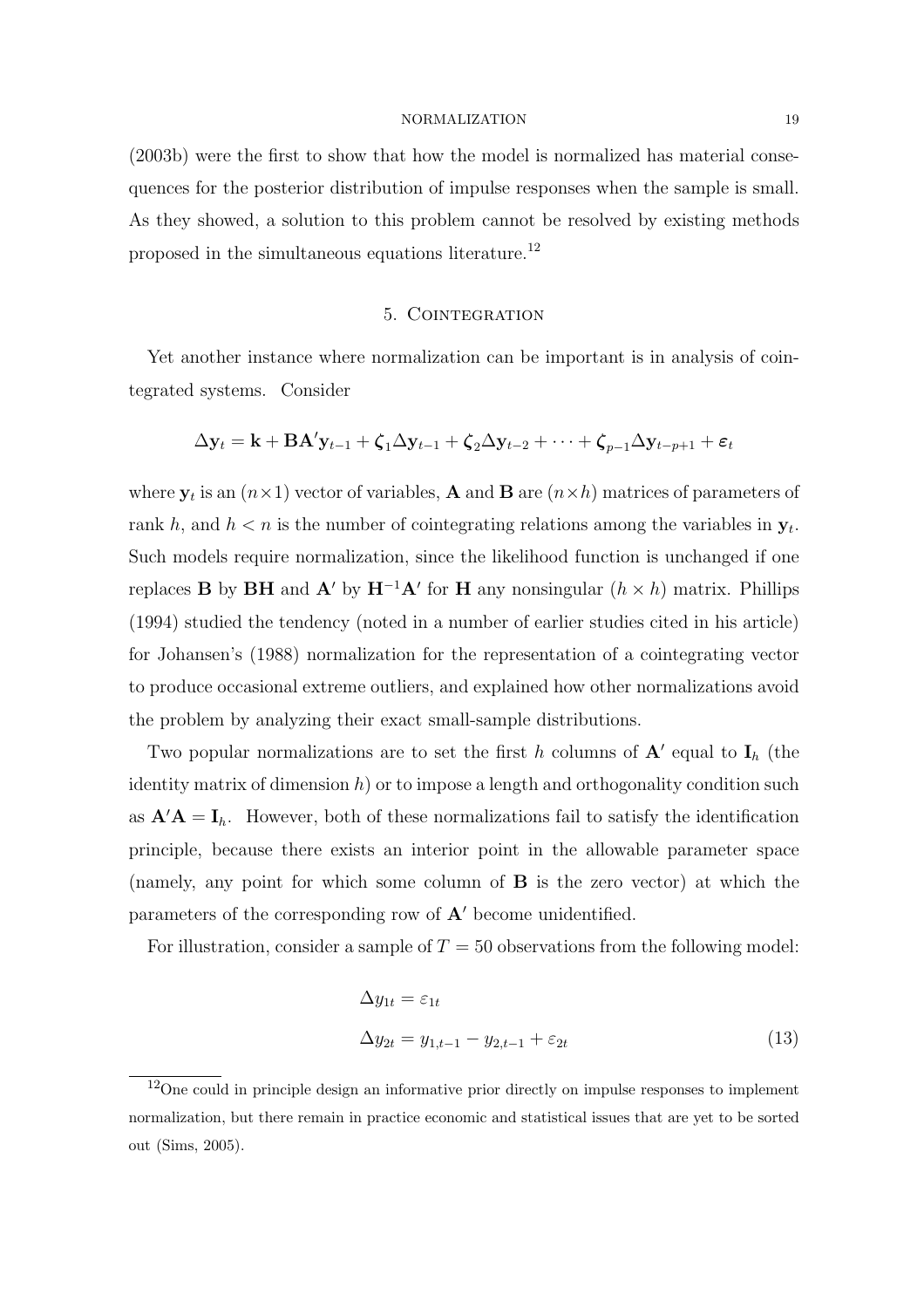with  $\varepsilon_t \sim N(\mathbf{0}, \mathbf{I}_2)$ . This is an example of the above error-correction system in which  $p = 1, B = (0, b_2)'$ ,  $A' = (a_1, a_2)$ , and true values of the parameters are  $b_2 = 1, a_1 = 1$ , and  $a_2 = -1$ . The top panel of Figure 7 shows the consequences of normalizing  $a_1 = 1$ , displaying contours of the log likelihood as functions of  $a_2$  and  $b_2$ . The global maximum occurs near the true values. However, as  $b_2$  approaches zero, an isolikelihood ellipse becomes infinitely wide in the  $a_2$  dimension, reflecting the fact that  $a_2$  becomes unidentified at this point. A similar problem arises along the  $a_1$  dimension if one normalizes on  $a_2 = 1$  (second panel). By contrast, the normalization  $b_2 = 1$ does satisfy the identification principle for this example, and likelihood contours with respect to  $a_1$  and  $a_2$  (third panel) are well-behaved. This preferred normalization accurately conveys both the questions about which the likelihood is highly informative (namely, the fact that  $a_1$  is the opposite value of  $a_2$ ) and the questions about which the likelihood is less informative (namely, the particular values of  $a_1$  or  $a_2$ ).

For this numerical example, the identification is fairly strong in the sense that, from a classical perspective, the probability of encountering a sample for which the maximum likelihood estimate is in the neighborhood of  $b_2 = 0$  is small, or from a Bayesian perspective, the posterior probability that  $b_2$  is near zero is reasonably small. In such a case, the normalization  $a_1 = 1$  or  $a_2 = 1$  might not produce significant problems in practice. However, if the identification is weaker, the problems from a poor normalization can be much more severe. To illustrate this, we generated  $N = 10,000$  samples each of size  $T = 50$  from this model with  $b<sub>2</sub> = 0.1, a<sub>1</sub> = 1$ , and  $a_2 = -1$ , choosing the values of  $a_2$  and  $b_2$  for each sample so as to maximize the likelihood, given  $a_1 = 1$ . The top panel of Figure 8 plots kernel estimates of the small-sample distribution of the maximum likelihood estimates  $\hat{a}_2$  and  $\hat{b}_2$ . The distribution for  $\hat{a}_2$  is extremely diffuse. Indeed, the MSE of  $\hat{a}_2$  appears to be infinite, with the average value of  $(\hat{a}_2 + 1)^2$  continuing to increase as we increased the number of Monte Carlo samples generated. The MSE is 208 when  $N = 10,000$ , with the smallest value generated being -665 and the biggest value 446. By contrast, if we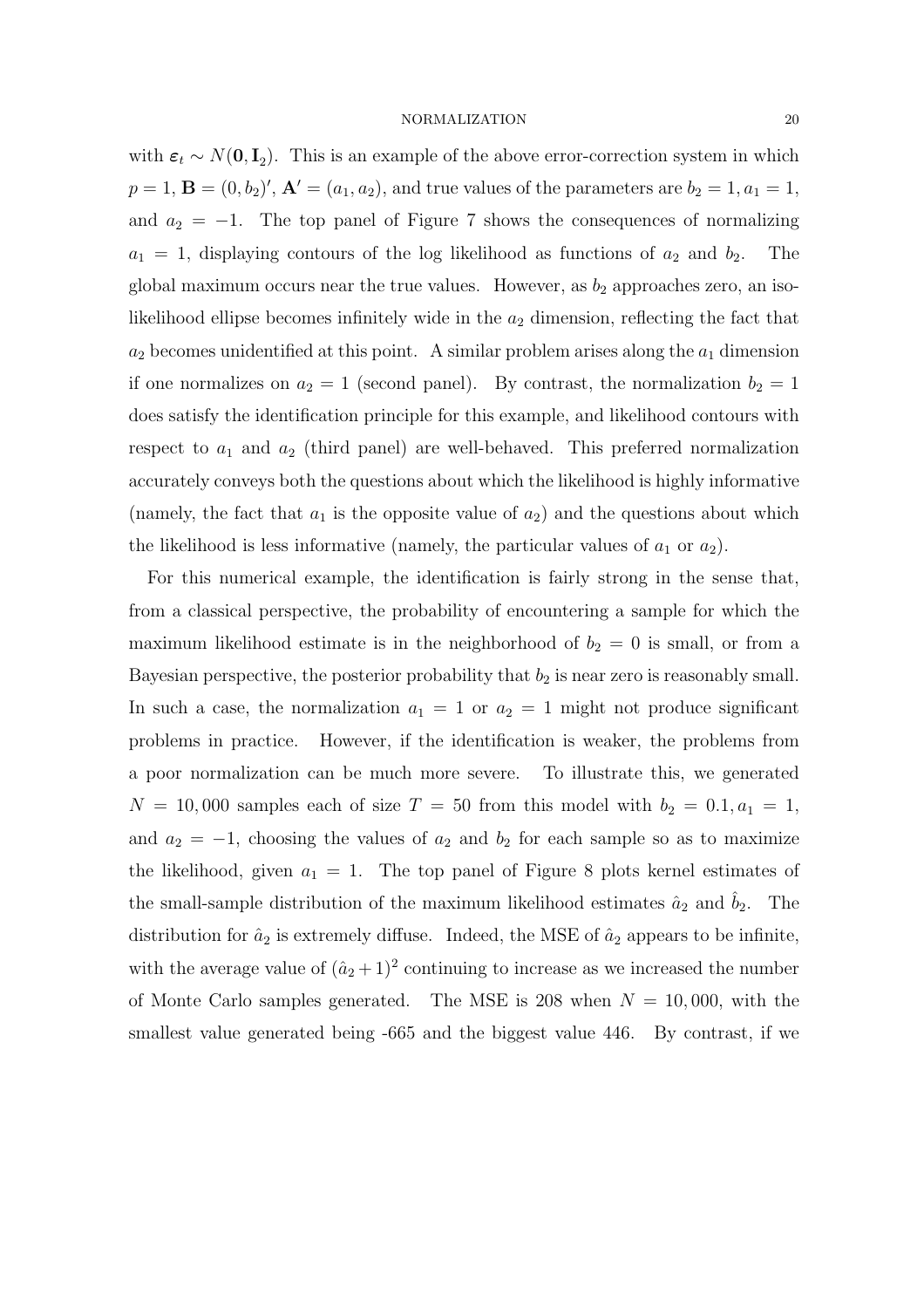normalize on  $b_2 = 0.1$ , the distributions of  $\hat{a}_1$  and  $\hat{a}_2$  are much better behaved (see the top panel of Figure 8), with MSE's around  $0.8^{13}$ 

One can understand why the normalization that satisfies the identification principle  $(b_2 = 0.1)$  results in much better behaved estimates for this example by examining the reduced form of the model:

$$
\Delta y_{1t} = \varepsilon_{1t}
$$
  
\n
$$
\Delta y_{2t} = \pi_1 y_{1,t-1} + \pi_2 y_{2,t-1} + \varepsilon_{2t}.
$$
\n(14)

The reduced-form coefficients  $\hat{\pi}_1$  and  $\hat{\pi}_2$  are obtained by OLS regression of  $\Delta y_{2t}$  on the lags of each variable. Under the normalization  $a_1 = 1$ , the MLE  $b_2$  is given by  $\hat{\pi}_1$  and the MLE  $\hat{a}_2$  is  $\hat{\pi}_2/\hat{\pi}_1$ . Because there is a substantial probability of drawing a value of  $\hat{\pi}_1$  near zero, the small-sample distribution of  $\hat{a}_2$  is very badly behaved. By contrast, with the identification principle normalization of  $b_2 = b_2^0$ , the MLE's are  $\hat{a}_1 = \hat{\pi}_1/b_2^0$  and  $\hat{a}_2 = \hat{\pi}_2/b_2^0$ . These accurately reflect the uncertainty of the OLS estimates but do not introduce any new difficulties as a result of the normalization itself.

We were able to implement the identification principle in a straightforward fashion for this example because we assumed that we knew a priori that the true value of  $b_1$ is zero. Consider next the case where the value of  $b_1$  is also unknown:

$$
\left[\begin{array}{c}\Delta y_{1t} \\ \Delta y_{2t}\end{array}\right] = \left[\begin{array}{c}b_1 \\ b_2\end{array}\right] \left[\begin{array}{cc}a_1 & a_2\end{array}\right] \left[\begin{array}{c}y_{1,t-1} \\ y_{2,t-1}\end{array}\right] + \left[\begin{array}{c}\varepsilon_{1t} \\ \varepsilon_{2t}\end{array}\right].
$$
 (15)

For this model, the normalization,  $b_2 = b_2^0$  no longer satisfies the identification principle, because the allowable parameter space includes  $a_1 = a_2 = 0$ , at which point  $b_1$ is unidentified.

As in the previous section, one strategy for dealing with this case is to turn to the reduced form,

$$
\Delta \mathbf{y}_t = \Pi \mathbf{y}_{t-1} + \boldsymbol{\varepsilon}_t \tag{16}
$$

<sup>&</sup>lt;sup>13</sup>Of course, normalizing  $b_2 = 1$  (as one would presumably do in practice, not knowing the true  $b_2^0$ ) would simply result in a scalar multiple of these distributions. We have normalized here on the true value  $(b_2 = 0.1)$  in order to keep the scales the same when comparing parameter estimates under alternative normalization schemes.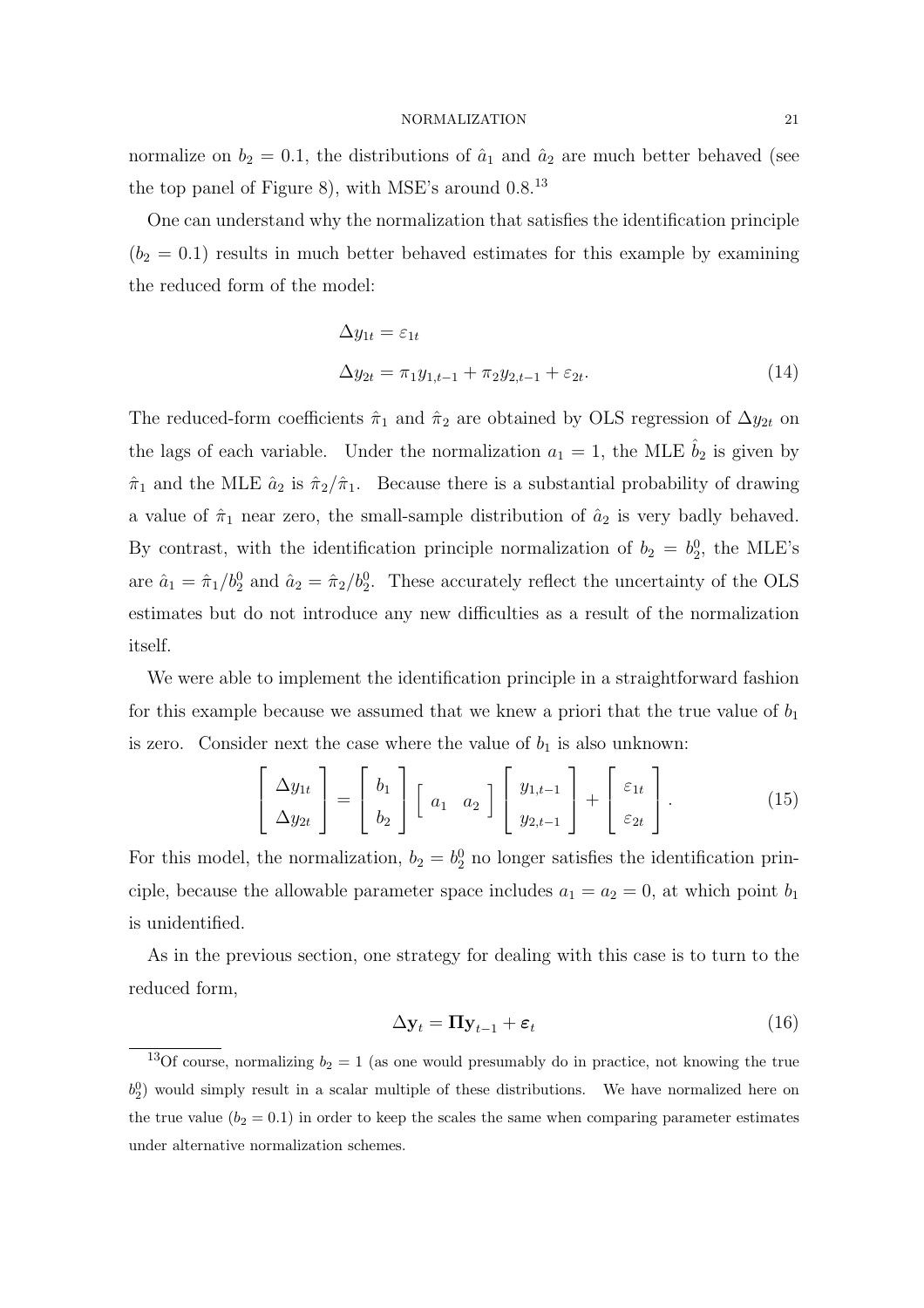where cointegration restricts  $\Pi$  to have unit rank. The parameters to be estimated in this normalization are thus not values of matrices  $\bf{A}$  or  $\bf{B}$  but rather the matrix Π itself. The algorithm for such estimation is described in Appendix C. Notice that this normalization satisfies the identification principle: the representation is locally identified at all points in the allowable parameter space We generated 10,000 samples from the model with  $b_1 = 0, b_2 = 0.1, a_1 = 1, a_2 = -1$  and calculated the maximum likelihood estimate of  $\Pi$  for each sample subject to restriction that  $\Pi$  has rank one. The resulting small-sample distributions are plotted in the bottom four panels of Figure 8. Note that, as expected, the parameter estimates are individually well-behaved and centered around the true values.

One suggestion is that the researcher simply report results in terms of this Πnormalization. For example, if our data set were the first of these 10,000 samples, then the maximum likelihood estimate of  $\Pi$ , with small-sample standard errors as calculated across the 10,000 simulated samples, is

$$
\hat{\mathbf{\Pi}} = \left[ \begin{array}{cc} 0.049 & -0.0521 \\ {}^{(0.079)} & {}^{(0.078)} \\ {}^{0.140} & -0.147 \\ {}^{(0.078)} & {}^{(0.085)} \end{array} \right].
$$

The estimated cointegrating vector could be represented identically by either row of this matrix; for example, the maximum likelihood estimates imply that

$$
0.140y_{1t} - 0.147y_{2t} \sim I(0)
$$
  

$$
0.078)^{0.078}
$$
 (17)

or that the cointegrating vector is  $(1, -1.05)$ . Although  $(0.140, -0.147)$  and  $(1, -1.05)$ ' represent the identical cointegrating vector, the former is measured in units that have an objective definition, namely, 0.140 is the amount by which one would change one's forecast of  $y_{2,t+1}$  as a result of a one-unit change of  $y_{1t}$ , and the implied t-statistic  $0.140/0.078$  is a test of the null hypothesis that this forecast would not change at all.<sup>14</sup> By contrast, if the parameter of interest is defined to be the second coefficient  $a_2$  in the cointegrating vector normalized as  $(1, a_2)'$ , the magnitude  $a_2$  is inherently

<sup>&</sup>lt;sup>14</sup>Obviously these units are preferred to those that measure the effect of  $y_{1t}$  on the forecast of  $y_{1,t+1}$ , which effect is in fact zero in the population for this example, and a t-test of the hypothesis that it equals zero would produce a much smaller test statistic.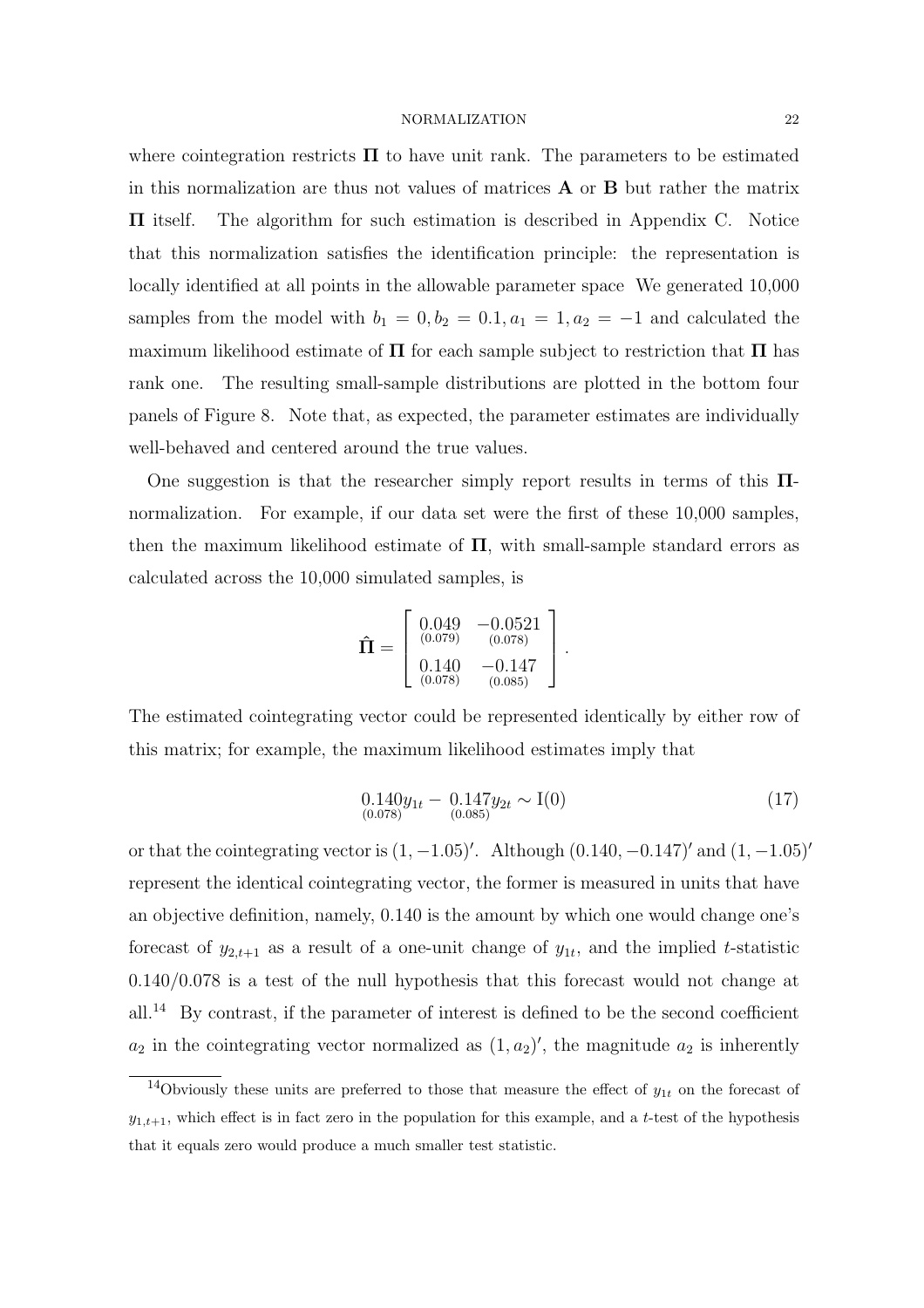less straightforward to estimate and a true small-sample confidence set for this number can be quite wild, even though one has some pretty good information about the nature of the cointegrating vector itself.

There is a large literature on the Bayesian analysis of cointegration that is relevant to our analysis discussed in Koop, Strachan, van Dijk, and Villani (forthcoming). The  $a_1 = 1$  normalization is the standard normalization used in the literature (Geweke, 1996, e.g.). Strachan and van Dijk (2006) point out the distortion of prior beliefs associated with this normalization, resembling the discussion in Section 3. The influence of local non-identification on the likelihood and posterior density is discussed in Kleibergen and van Dijk (1994) and the convergence problem associated with an absorbing state in the Gibbs sampler of Geweke (1996) is pointed out by Kleibergen and van Dijk (1998). These problems have led to the embedding approach of working on Π via singular value decomposition (Kleibergen and van Dijk, 1998; Kleibergen and Paap, 2002, e.g.) and the cointegration space approach proposed by Villani (2005, forthcoming). Our Π-normalization is consistent with these new approaches.

Any statement about the cointegrating vector can be translated into a statement about  $\Pi$ , the latter having the advantage that the small-sample distribution of  $\Pi$ is much better behaved than are the distributions of transformations of  $\Pi$  that are used in other normalizations. For example, in an *n*-variable system, one would test the null hypothesis that the first variable does not appear in the cointegrating vector through the hypothesis  $\pi_{11} = \pi_{21} = \cdots = \pi_{n1} = 0$ , for which a small-sample Wald test could be constructed from the sample covariance matrix of the  $\Pi$  estimates across simulated samples. One could further use the  $\Pi$ -normalization to describe most other magnitudes of interest, such as calculating forecasts  $E(\mathbf{y}_{t+j}|\mathbf{y}_t, \mathbf{y}_{t-1}, ..., \mathbf{\Pi})$  and the fraction of the forecast MSE for any horizon attributable to shocks that are within the null space of  $\Pi$ , from which we could measure the importance of transitory versus permanent shocks at alternative forecast horizons.

#### 6. Conclusions and recommendations for applied research.

This paper described some potential problems with the small-sample distributions of parameters in a wide variety of econometric models where one has imposed a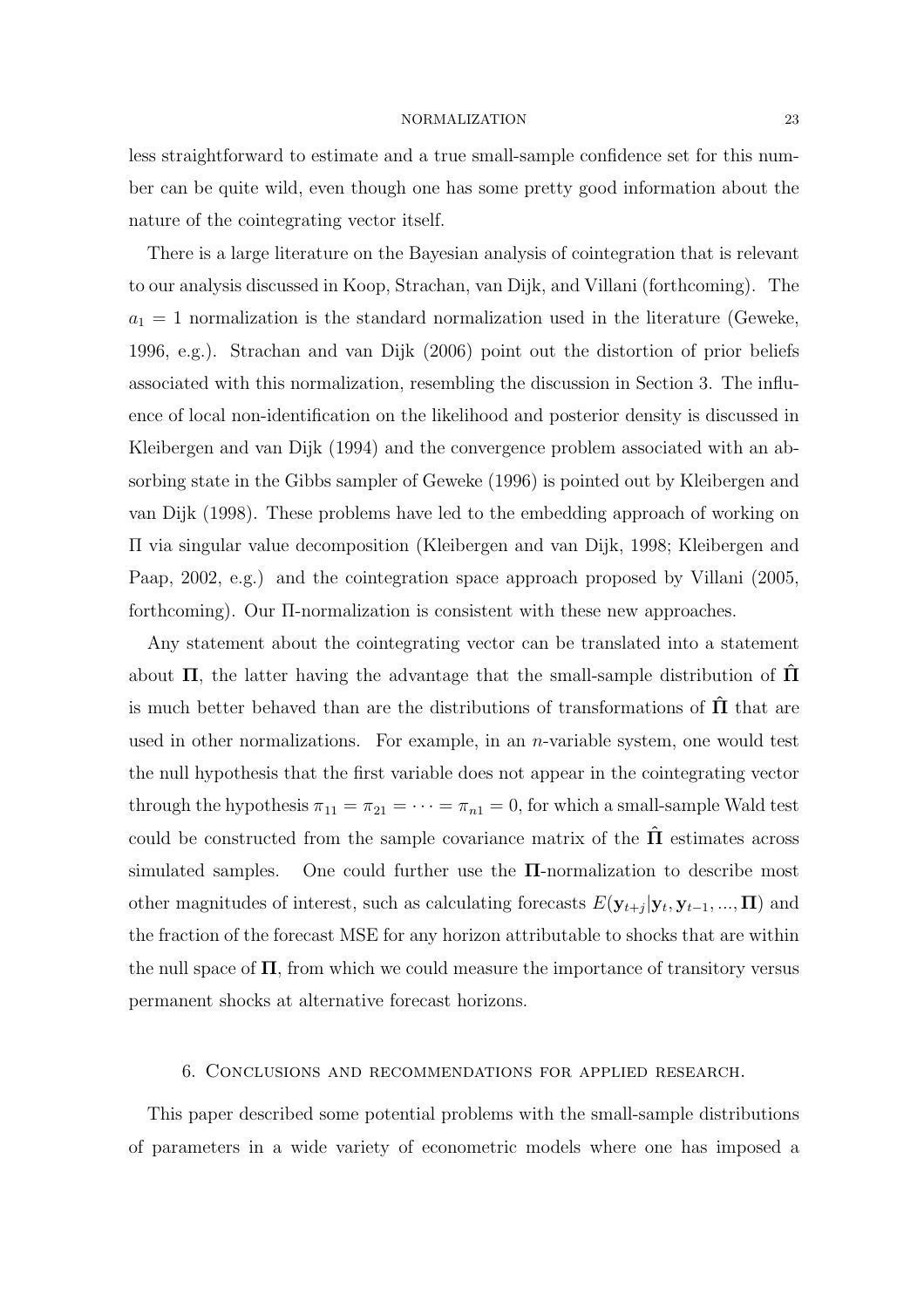seemingly innocuous normalization. These problems are related to the way in which a poor normalization is exacerbated by the local identification problem. The novel contribution of our paper is to show that a similar issue applies to the way in which normalization can determine the topography of the likelihood surface and have undesirable effects on the properties of confidence sets even when parameters are estimated by maximum likelihood. We called attention in such settings to the loci in the parameter space along which the model is locally unidentified or the log likelihood diverges to  $-\infty$ , across which the interpretation of parameters necessarily changes. The problems arise whenever one mixes together parameter values across these boundaries as if they were part of a single confidence set.

Assuming that the true parameter values do not fall exactly on such a locus, this is strictly a small-sample or weak instruments problem. Under standard fixedparameter-value asymptotics, the sampling distribution of the MLE in a classical setting, or the posterior distribution of parameters in a Bayesian setting, will have negligible probability mass on the far side of the troublesome loci. The problem that we have highlighted in this paper could be described as the potential for a poor normalization to confound the inference problems that arise when the sample is small or the identification is relatively weak.

The ideal solution to this problem is to use these loci themselves to choose a normalization, defining the boundaries of the allowable parameter space to be the loci along which the model is locally unidentified. The practical way to check whether one has accomplished this goal with a given normalization is to make sure that the model is locally identified at all interior points in the parameter space. Alternatively, if one can find a parameterization for which there is negligible probability mass associated with those regions of the parameter space that are the opposite side of such loci from the global MLE, the problems we've highlighted will be avoided as well.

For researchers who resist both of these suggestions, four other practical pieces of advice emerge from the examples investigated here. First, if one believes that normalization has made no difference in a given application, it can not hurt to try several different normalizations to make sure that is indeed so. Second, it in any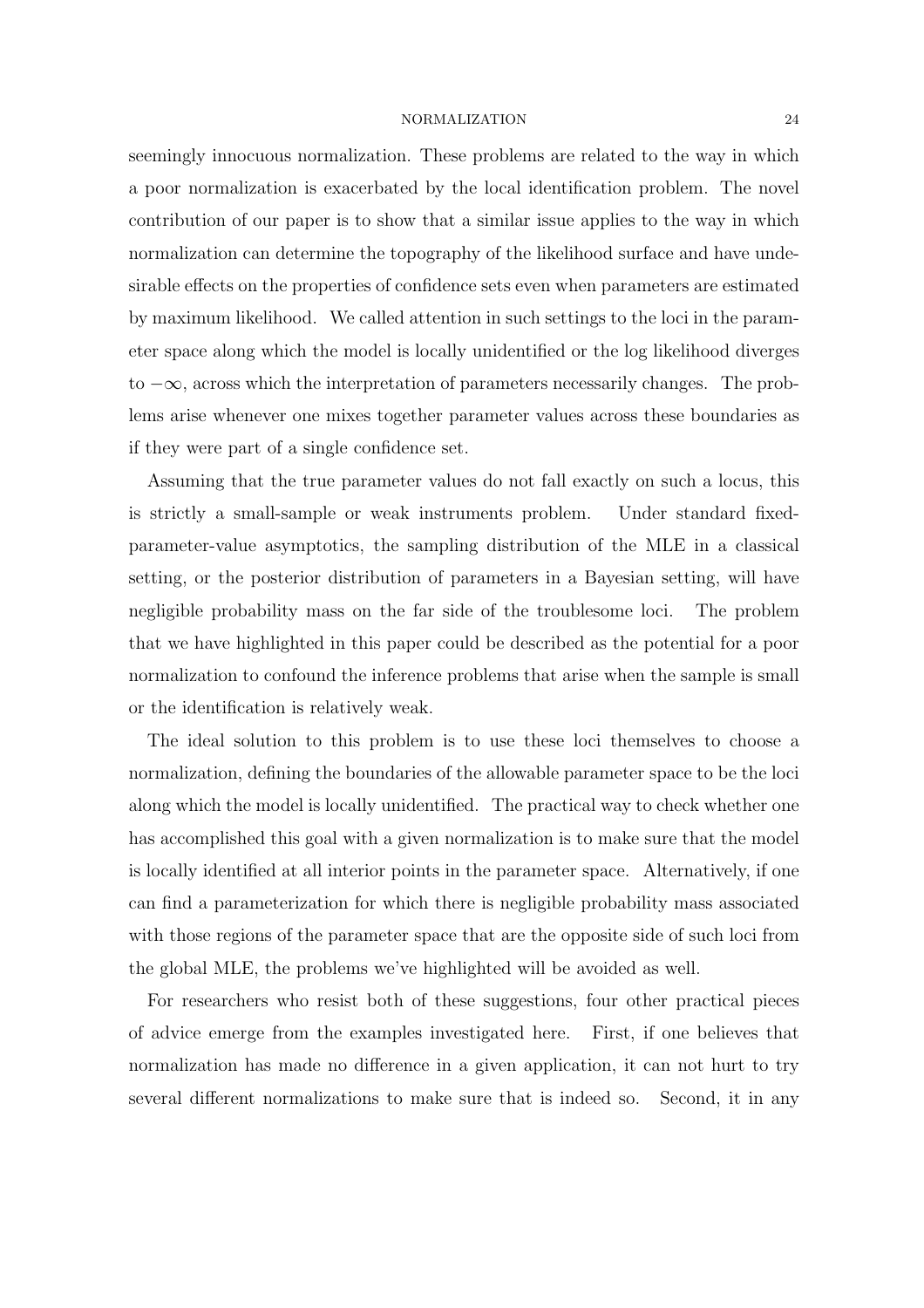case seems good practice to plot the small-sample distributions of parameters of interest rather than simply report the mean and standard deviation. Bimodal and wide-spread distributions like those in Figure 4 or Figure 8 can be the first clue that the researcher's confidence regions are mixing together apples and oranges. Third, in Bayesian analysis, one should check whether the normalization imposed alters the information content of the prior. Finally, any researcher would do well to understand how reduced-form parameters (which typically have none of these normalization issues) are being mapped into structural parameters of interest by the normalization imposed. Such a habit can help avoid not just the problems highlighted in this paper, but should be beneficial in a number of other dimensions as well.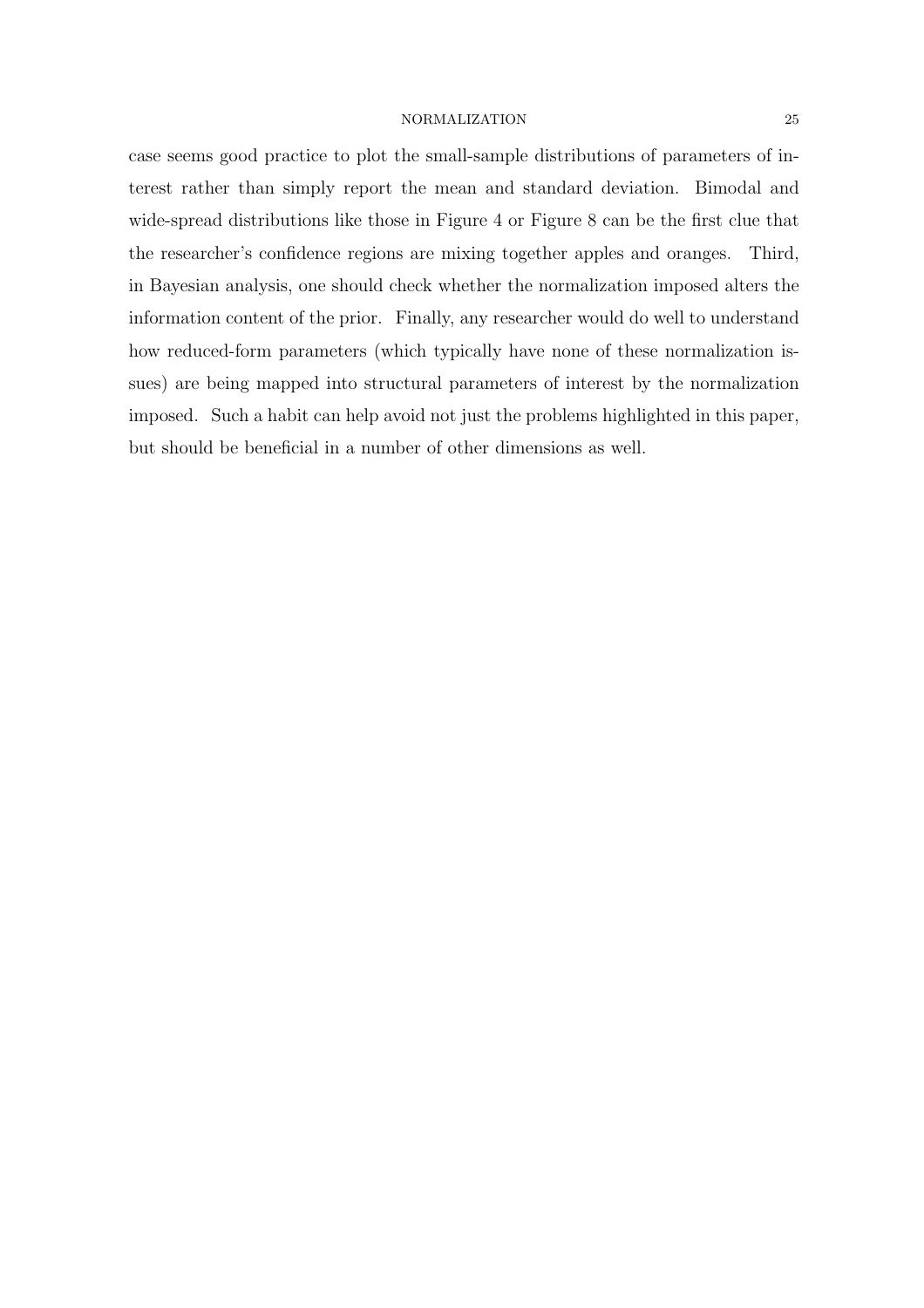# Appendix A. Bayesian simulations for the mixture model

A.1. Benchmark simulations. Our Bayesian simulations for the i.i.d. mixture example were based on the following prior. Let  $p_1 = p$  and  $p_2 = 1 - p$ , for which we adopt the Beta prior

$$
\pi(p_1, p_2) \propto p_1^{\alpha_1 - 1} p_2^{\alpha_2 - 1},\tag{A1}
$$

defined over  $p_1, p_2 \in [0, 1]$  with  $p_1 + p_2 = 1$ . Our simulations set  $\alpha_1 = \alpha_2 = 1$  (a uniform prior for  $p$ ). For  $\mu_1$  and  $\mu_2$  we used

$$
\pi(\mu_1, \mu_2) = \varphi\left(\begin{bmatrix} \bar{\mu}_1 \\ \bar{\mu}_2 \end{bmatrix}, \begin{bmatrix} \varsigma_1^2 & 0 \\ 0 & \varsigma_2^2 \end{bmatrix}\right),\tag{A2}
$$

where  $\varphi(\mathbf{x}, \mathbf{\Omega})$  denotes the normal pdf with mean x and covariance matrix  $\mathbf{\Omega}$  and the restrictions  $\overline{\mu}_1 = \overline{\mu}_2$  and  $\varsigma_1 = \varsigma_2$  are used in the text.

Denote

$$
\mathbf{y} = (y_1, \ldots, y_T)'
$$
,  $\mathbf{\theta} = (\mu_1, \mu_2, p_1, p_2)'$ ,  $\mathbf{s} = (s_1, \ldots, s_T)'$ 

Monte Carlo draws of  $\theta$  from the marginal posterior distribution  $\pi(\theta|\mathbf{y})$  can be obtained from simulating samples of  $\theta$  and s with the following two full conditional distributions via Gibbs sampling:

$$
\pi(\mathbf{s} \mid \mathbf{y}, \boldsymbol{\theta}), \quad \pi(\boldsymbol{\theta} \mid \mathbf{y}, \mathbf{s}).
$$

It follows from the i.i.d. structure that

$$
\pi(\mathbf{s} \mid \mathbf{y}, \boldsymbol{\theta}) = \prod_{t=1}^T \pi(s_t \mid y_t, \boldsymbol{\theta}),
$$

where

$$
\pi(s_t \mid y_t, \boldsymbol{\theta}) = \frac{\pi(y_t \mid s_t, \boldsymbol{\theta}) \pi(s_t \mid \boldsymbol{\theta})}{\sum_{s_t=1}^2 \pi(y_t \mid s_t, \boldsymbol{\theta}) \pi(s_t \mid \boldsymbol{\theta})},
$$
(A3)

with

$$
\pi(y_t \mid s_t, \boldsymbol{\theta}) = \frac{1}{\sqrt{2\pi}} \exp\left\{-\frac{(y_t - \mu_{s_t})^2}{2}\right\},
$$

$$
\pi(s_t \mid \boldsymbol{\theta}) = \begin{cases} p_1 & s_t = 1 \\ p_2 & s_t = 2 \end{cases},
$$

$$
p_1 + p_2 = 1.
$$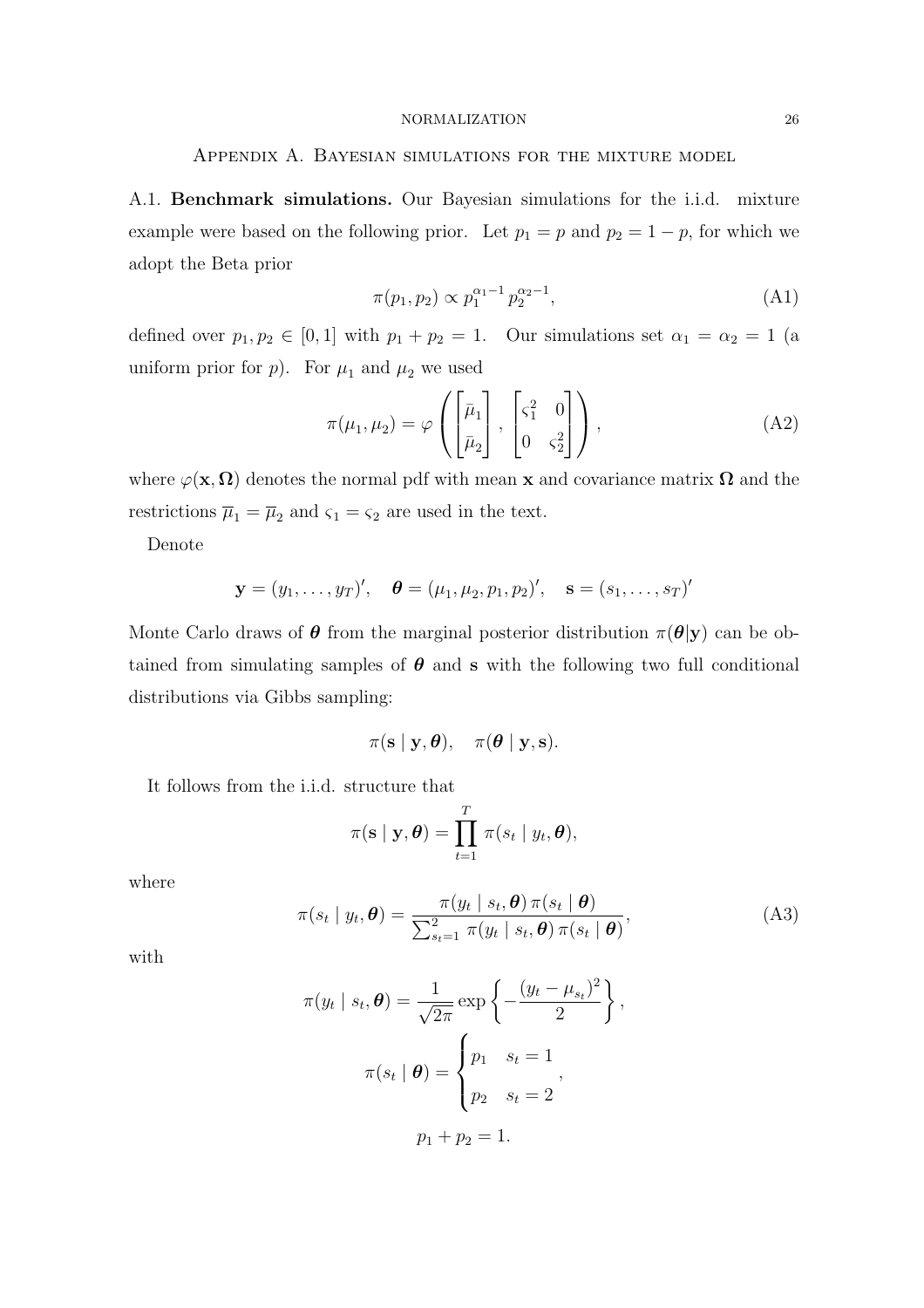For the second conditional posterior distribution, we have

$$
\pi(\boldsymbol{\theta} \mid \mathbf{y}, \mathbf{s}) = \pi(\mu_1, \mu_2 \mid \mathbf{y}, \mathbf{s}, p_1, p_2) \pi(p_1, p_2 \mid \mathbf{y}, \mathbf{s}).
$$

Combining the prior specified in (A1) and (A2) with the likelihood function leads to

$$
\pi(p_1, p_2 | \mathbf{y}, \mathbf{s}) = \pi(p_1, p_2 | \mathbf{s})
$$
  
\n
$$
\propto \pi(\mathbf{s} | p_1, p_2) \pi(p_1, p_2)
$$
 (A4)  
\n
$$
\propto p_1^{T_1 + \alpha_1 - 1} p_2^{T_2 + \alpha_2 - 1},
$$
  
\n
$$
\pi(\mu_1, \mu_2 | \mathbf{y}, \mathbf{s}, p_1, p_2) \propto \pi(\mathbf{y} | \mathbf{s}, p_1, p_2, \mu_1, \mu_2) \pi(\mu_1, \mu_2)
$$
  
\n
$$
= \varphi \left( \begin{bmatrix} \tilde{\mu}_1 \\ \tilde{\mu}_2 \end{bmatrix}, \begin{bmatrix} \frac{\varsigma_1^2}{\varsigma_1^2 T_1 + 1} & 0 \\ 0 & \frac{\varsigma_2^2}{\varsigma_2^2 T_2 + 1} \end{bmatrix} \right),
$$
 (A5)

where  $T_k$  is the number of observations in state k for  $k = 1, 2$  so that  $T_1 + T_2 = T$ and

$$
\tilde{\mu}_k = \frac{\varsigma_k^2 \sum_{t=k(1)}^{k(T_k)} y_t + \bar{\mu}_k}{\varsigma_k^2 T_k + 1}, \ s_{k(q)} = k \text{ for } q = 1, \dots, T_k, k = 1, 2.
$$

The posterior density (A4) is of Beta form and (A5) is of Gaussian form; thus, sampling from these distributions is straightforward.

A.2. Truncated Gaussian prior. The truncated Gaussian prior used in the text has the form:

$$
\pi(\mu_1, \mu_2) = \pi(\mu_1)\pi(\mu_2|\mu_1),\tag{A6}
$$

where  $\pi(\mu_2|\mu_1)$  is given by (3). Replacing the symmetric prior (A2) with the truncated prior (A6) leads to the following posterior pdf of  $\mu_1$  and  $\mu_2$ :

$$
\pi(\mu_1, \mu_2 \mid \mathbf{y}, \mathbf{s}, p_1, p_2) = \frac{1}{\Phi\left(\frac{\mu_1 - \bar{\mu}_2}{\varsigma_2}\right)} \varphi\left(\begin{bmatrix} \tilde{\mu}_1\\ \tilde{\mu}_2 \end{bmatrix}, \begin{bmatrix} \frac{\varsigma_1^2}{\varsigma_1^2 T_1 + 1} & 0\\ 0 & \frac{\varsigma_2^2}{\varsigma_2^2 T_2 + 1} \end{bmatrix}\right)
$$
(A7)

if  $\mu_2 \leq \mu_1$  and zero otherwise.

Because  $\bar{\mu}_2 \neq \tilde{\mu}_2$  and  $\zeta^2 \neq \frac{\zeta_2^2}{\zeta_2^2T_2+1}$ , the conditional posterior pdf (A7) is not of any standard form. To sample from (A7), we use a Metropolis algorithm (Chib and Greenberg, 1996, e.g.) with the transition pdf of  $\mu'$  conditional on the jth draw  $\mu^{(j)}$ given by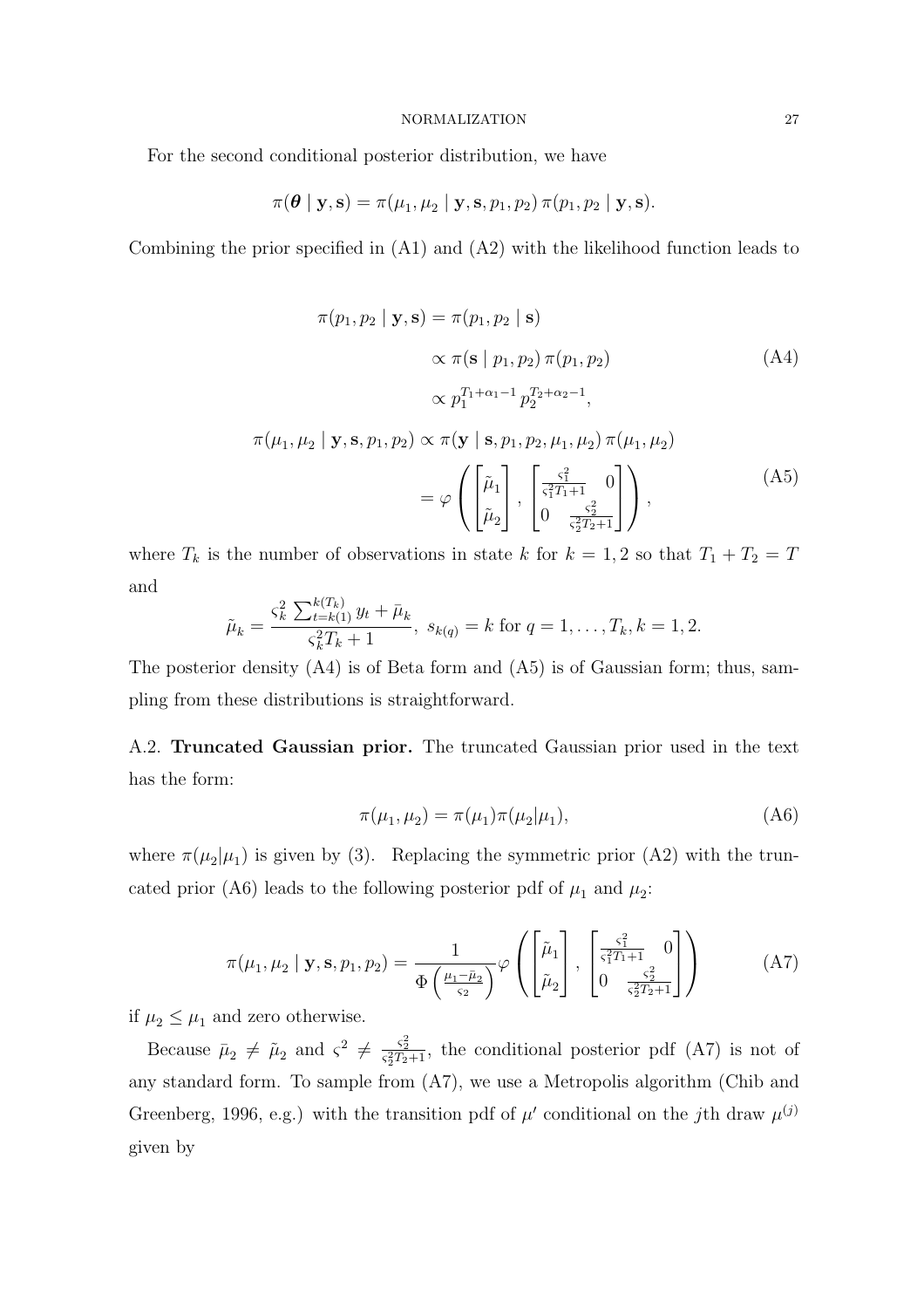$$
q(\mu^{(j)}, \mu' \mid \mathbf{y}, \mathbf{s}, p_1, p_2) = \varphi \left( \begin{bmatrix} \mu_1^{(j)} \\ \mu_2^{(j)} \end{bmatrix}, c \begin{bmatrix} \frac{\varsigma_1^2}{\varsigma_1^2 T_1 + 1} & 0 \\ 0 & \frac{\varsigma_2^2}{\varsigma_2^2 T_2 + 1} \end{bmatrix} \right),
$$
 (A8)

where  $c$  is a scaling factor to be adjusted to maintain an optimal acceptance ratio (e.g., between 25% to 40%). Given the previous posterior draw  $\mu^{(j)}$ , the algorithm sets  $\mu^{(j+1)} = \mu'$  with acceptance probability<sup>15</sup>

$$
\min\left\{1,\frac{\pi(\mu'\mid \mathbf{y}, \mathbf{s}, p_1, p_2)}{\pi(\mu^{(j)}\mid \mathbf{y}, \mathbf{s}, p_1, p_2)}\right\} \text{ if } \mu'_2 < \mu'_1;
$$

otherwise, the algorithm sets  $\mu^{(j+1)} = \mu^{(j)}$ . <sup>16</sup>

## Appendix B. Simulating algorithm for the VAR model

We describe our algorithm for simulating VAR distributions in terms of the following representation, obtained by premultiplying (4) by  $D^{-1}$  and transposing,

$$
\mathbf{y}'_t \mathbf{A}_0 = \mathbf{c} + \mathbf{y}'_{t-1} \mathbf{A}_1 + \mathbf{y}'_{t-2} \mathbf{A}_2 + \ldots + \mathbf{y}'_{t-p} \mathbf{A}_p + \boldsymbol{\varepsilon}'_t
$$
 (A9)

where  $\mathbf{A}_j = \mathbf{B}_j' \mathbf{D}^{-1}$  for  $j = 0, 1, \ldots, p$  and  $\boldsymbol{\varepsilon}_t = \mathbf{D}^{-1} \mathbf{u}_t$  so that  $E(\boldsymbol{\varepsilon}_t \boldsymbol{\varepsilon}_t')$  $t<sub>t</sub>$ ) =  $\mathbf{I}<sub>n</sub>$ . All simulations were done using the Gibbs sampler for structural VARs described in Waggoner and Zha (2003a). This technique samples from the posterior distribution associated with the specification given by (A9). A flat prior was used to obtain draws of  $\mathbf{A}_0, \mathbf{A}_1, \cdots, \mathbf{A}_p$  and then these parameters were transformed into the other specifications used in this paper. Because these transformations are non-linear, the Jacobian is non-trivial and the resulting draws for the alternate specifications will have diffuse, as opposed to flat, priors. In the case of the  $\beta$  and  $\eta$  normalizations, the likelihood is not proper<sup>17</sup>, so the posterior will not be proper unless some sort of prior is imposed. A direct computation reveals that the Jacobian involves only

<sup>17</sup>See Sims and Zha (1994) for a discussion of this result.

<sup>&</sup>lt;sup>15</sup>Note from (A8) that  $q(\mu, \mu') = q(\mu', \mu)$ , allowing us to use the Metropolis as opposed to the Metropolis-Hastings algorithm.

<sup>&</sup>lt;sup>16</sup>If the random value  $\mu_1^* = \mu_1'$  generated from  $q(\mu^{(j)}, \mu' \mid \mathbf{y}, \mathbf{s}, p_1, p_2)$  or  $\mu_1^* = \mu_1^{(j)}$  results in a numerical underflow when  $\Phi\left(\frac{\mu_1^* - \bar{\mu}_2}{\varsigma_2}\right)$  is calculated, we could always set  $\mu^{(j+1$  $\frac{1}{\sqrt{2}}$ is calculated, we could always set  $\mu^{(j+1)} = \mu'$  as an approximation to a draw from the Metropolis algorithm. In our simulations, however, such an instance did not occur.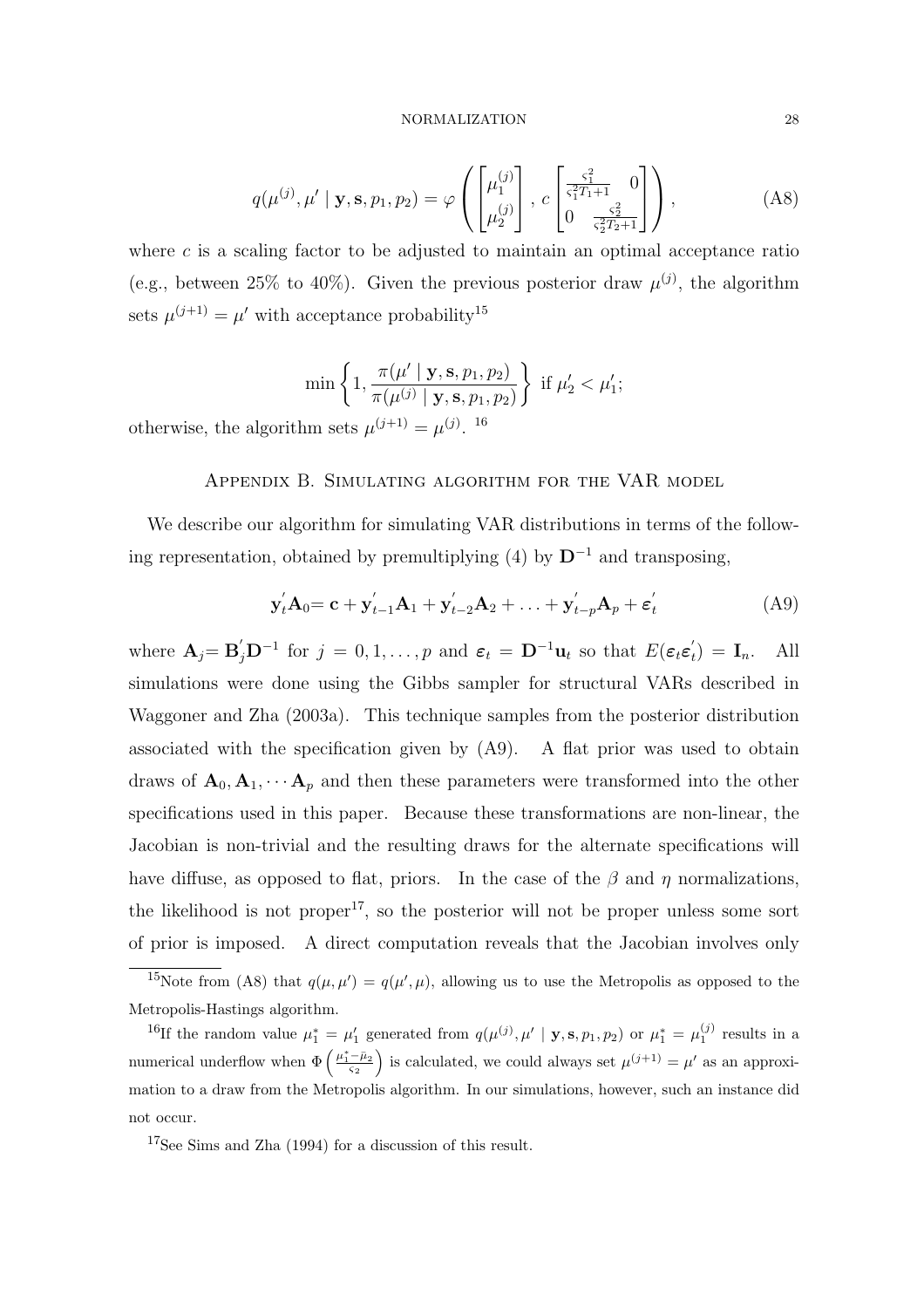the variance terms and it tends to favor smaller values for the variance. The prior on the parameters of interest  $\gamma$ , h, and  $\beta$  or  $\eta$  will be flat. The likelihood for the π-normalization is proper and so in theory one could impose the flat prior for this case. Though the Jacobian in this case is difficult to interpret, we note that the  $\pi$ -normalization is similar to the reduced form specification. The technique used in this paper, applied to the reduced form specification, would be equivalent to using a flat prior on the reduced form, but with the sample size increased.

# Appendix C. MLE for the cointegration model

Maximum likelihood estimation of (16) can be found using the Anderson (1984)- Johansen (1988) procedure, as described in Hamilton (1994, p. 637). Specifically, let  $\hat{\Sigma}_{vv} = T^{-1} \sum_{t=1}^{T} y_{t-1} y_t'$  $\hat{\Sigma}_{\mathbf{u}\mathbf{u}} = T^{-1}\sum_{t=1}^{T}\Delta\mathbf{y}_t\Delta\mathbf{y}_t'$  $t'_t$ ,  $\hat{\mathbf{\Sigma}}_{\mathbf{u}\mathbf{v}} = T^{-1} \sum_{t=1}^T \Delta \mathbf{y}_t \mathbf{y}_t'$ ,<br><sub>t−1</sub>, and  $\hat{\mathbf{P}} = \hat{\boldsymbol{\Sigma}}_{\mathbf{v}\mathbf{v}}^{-1} \hat{\boldsymbol{\Sigma}}_{\mathbf{u}\mathbf{v}} \hat{\boldsymbol{\Sigma}}_{\mathbf{u}\mathbf{v}}^{-1} \hat{\boldsymbol{\Sigma}}_{\mathbf{u}\mathbf{v}}$ . Find  $\tilde{\mathbf{a}}_1$ , the eigenvector of  $\hat{\mathbf{P}}$  associated with the biggest eigenvalue and construct  $\mathbf{\hat{a}}_1 = \mathbf{\tilde{a}}_1 /$  $\mathbf{q}_1,$  $\tilde{\mathbf{a}}_1' \hat{\boldsymbol{\Sigma}}_{\mathbf{v}\mathbf{v}} \tilde{\mathbf{a}}_1$ . The MLE is then  $\hat{\mathbf{\Pi}} = \hat{\boldsymbol{\Sigma}}_{\mathbf{u}\mathbf{v}} \hat{\mathbf{a}}_1 \hat{\mathbf{a}}_1'$ .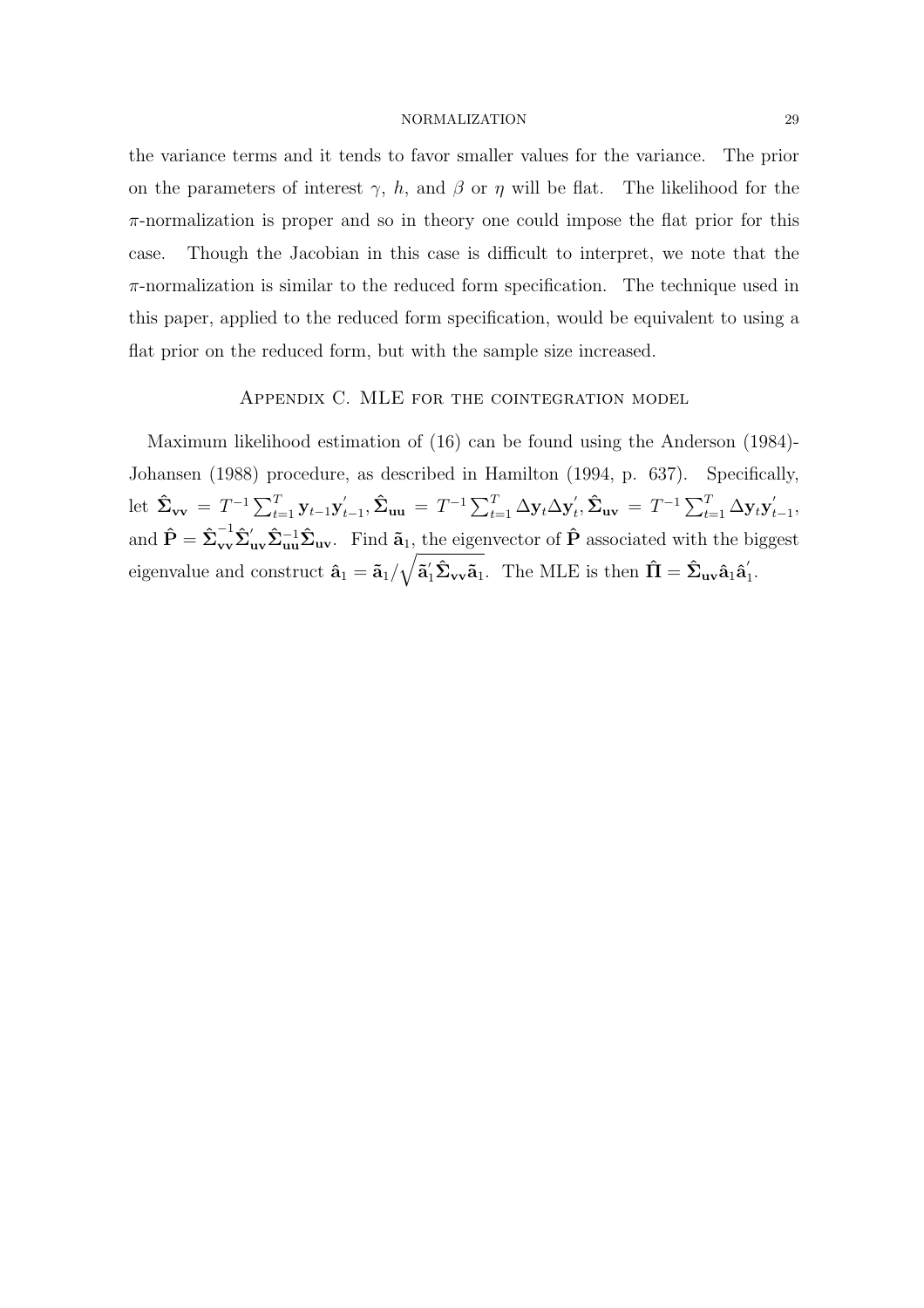#### **REFERENCES**

- Aitkin, M., and D. B. Rubin (1985): "Estimation and Hypothesis Testing in Finite Mixture Models," Journal of the Royal Statistical Society Series B, 47, 67–75.
- Anderson, T. (1984): An Introduction to Multivariate Statistical Analysis. John Wiley & Sons, New York, second edn.
- Anderson, T. W. (2005): "Origins of the Limited Information Maximum Likelihood and Two-Stage Least Squares Estimators," Journal of Econometrics, 127, 1–16.
- CELEUX, G., M. HURN, AND C. P. ROBERT (2000): "Computational and Inferential Difficulties with Mixture Posterior Distributions," Journal of the American Statistical Association,, 95, 957–970.
- Chao, J. C., and P. C. Phillips (2005): "Jeffreys Prior Analysis of the Simultaneous Equations Model in the Case With n+1 Endogenous Variables," Journal of Econometrics, 111(2), 251–283.
- Chao, J. C., and N. R. Swanson (2005): "Consistent Estimation With A Large Number of Weak Instruments," Econometrica, 73(5), 1673–1692.
- Chen, A. M., H. minn Lu, and R. Hecht-Nielsen (1993): "On the Geometry of Feedforward Neural Network Error Surfaces," Neural Computation, 5(6), 910–927.
- Chib, S., and E. Greenberg (1996): "Markov Chain Monte Carlo Simulation Methods in Econometrics," Econometric Theory, 12, 409–431.
- DREZE, J. H. (1976): "Bayesian Limited Information Analysis of the Simultaneous Equations," Econometrica, 44, 1045–1075.
- DREZE, J. H., AND J. A. MORALES (1976): "Bayesian Full Information Analysis of Simultaneous Equations," Journal of the American Statistical Association, 71(356), 919–923.
- DRÈZE, J. H., AND J. F. RICHARD (1983): "Bayesian Analysis of Simultaneous Equation Systems," in Handbook of Econometrics, ed. by Z. Griliches, and M. Intriligator, vol. 1. NOrht-Holland, Amsterdam.
- FORCHINI, G., AND G. HILLIER (2003): "Conditional Inference for Possibly Unidentified Structural Equations," Econometric Theory, 19, 707–743.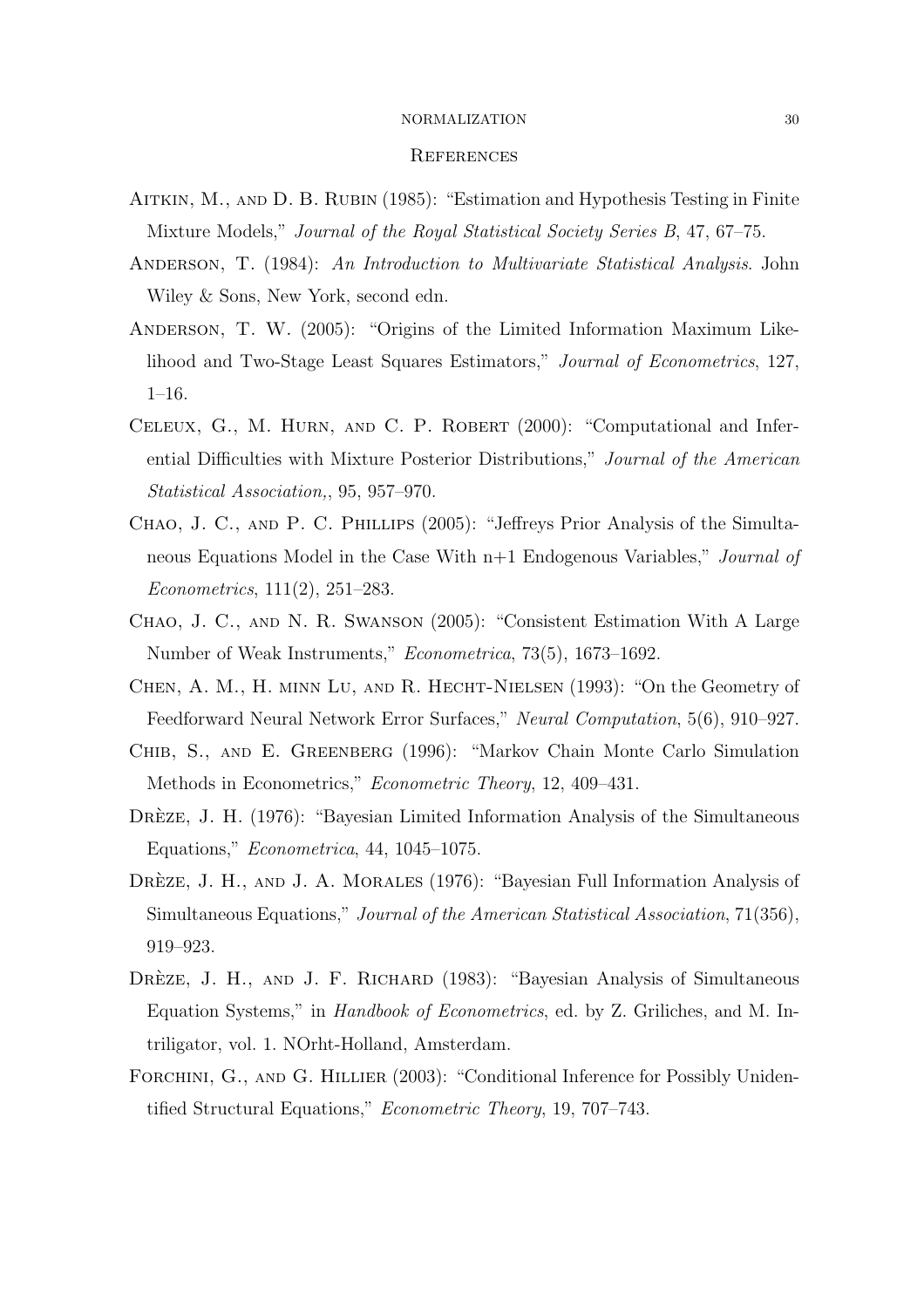- FRÜHWIRTH-SCHNATTER, S. (2001): "Markov Chain Monte Carlo Estimation of Classical and Dynamic Switching and Mixture Models," Journal of the American Statistical Association, 96(453), 194–209.
- Geweke, J. (1996): "Bayesian Reduced Rank Regression in Econometrics," Journal of Econometrics, 75, 121–146.
- Hahn, J., and J. Hausman (2002): "A New Specification Test for the Validity of Instrumental Variables," Econometrica, 70, 163–189.
- HAUCK JR., W. W., AND A. DONNER (1977): "Wald's Test as Applied to Hypotheses in Logit Analysis," Journal of the American Statistical Association, 72, 163–189.
- Johansen, S. (1988): "Statistical Analysis of Cointegration Vectors," Journal of Economic Dynamics and Control, 12, 231–254.
- Kleibergen, F., and R. Paap (2002): "Priors, Posteriors, and Bayes Factors for a Bayesian Analysis of Cointegration," Journal of Econometrics, 111, 223–249.
- Kleibergen, F., and H. K. van Dijk (1994): "On the Shape of the Likelihood/Posterior in Cointegration Models," Econometric Theory, 10, 514–551.
- (1998): "Bayesian Simultaneous Equations Analysis Using Reduced Rank Structures," Econometric Theory, 14, 701–743.
- Koopmans, T. C. (1953): "Identification Problems in Economic Model Construction," in Studies in Econometric Method, ed. by W. C. Hood, and T. C. Koopmans. Wiley, New York, New York.
- Leeper, E. M., C. A. Sims, and T. Zha (1996): "What Does Monetary Policy Do?," Brookings Papers on Economic Activity, 2, 1 – 78.
- LENK, P. J., AND W. S. DESARBO (2000): "Bayesian Inference for Finite Mixtures of Generalized Linear Models with Random Effects," Psychometrika, 65, 93–119.
- LITTERMAN, R. B. (1986): "Forecasting with Bayesian Vector Autoregressions Five Years of Experience," Journal of Business and Economic Statistics, 4, 25–38.
- MADDALA, G. (1983): Limited-Dependent and Qualitative Variables in Econometrics. Cambridge University Press, Cambridge.
- Manski, C. F. (1988): "Identification of Binary Response Models," Journal of the American Statistical Association, 83, 729–738.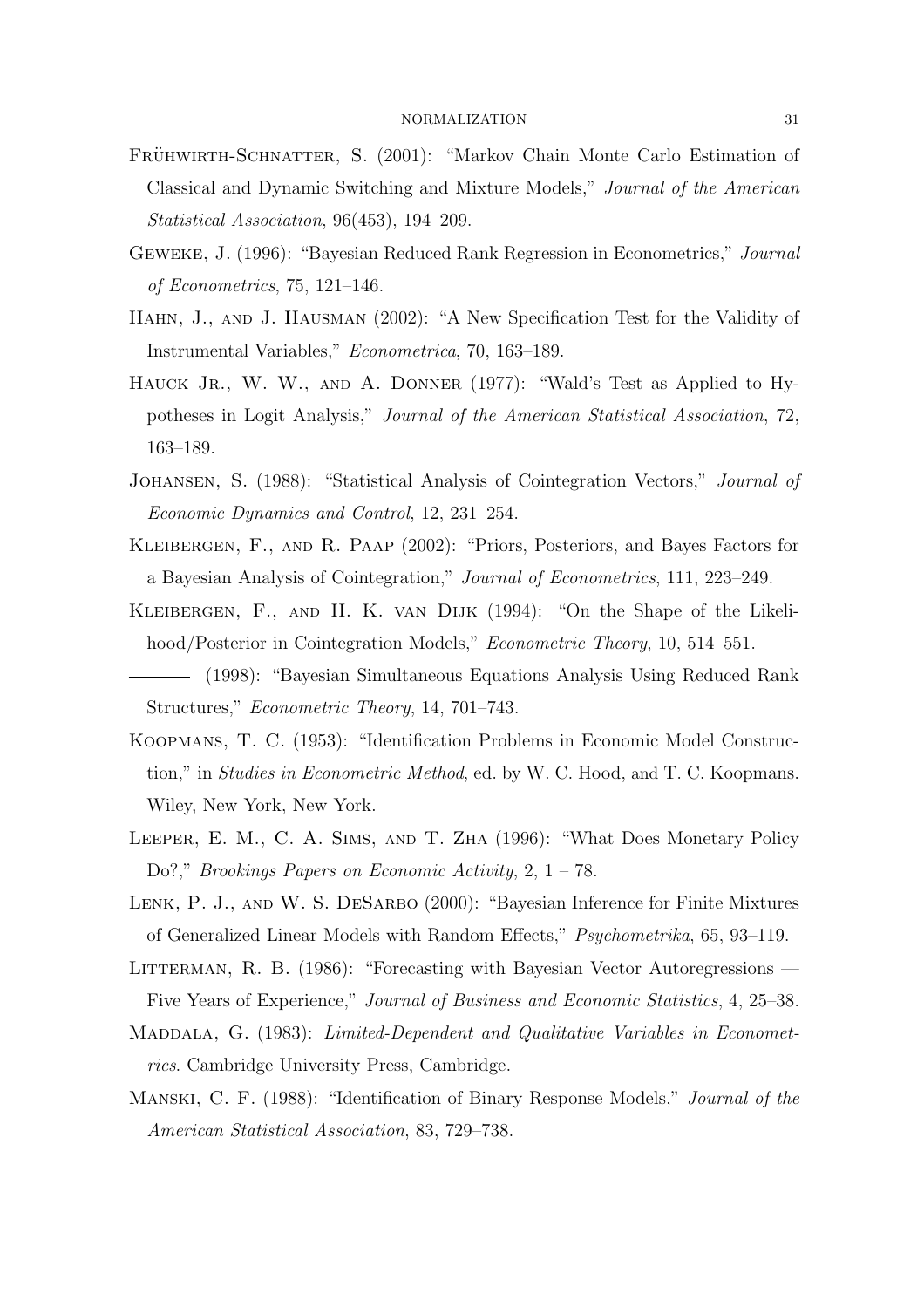- Otrok, C., and C. H. Whiteman (1998): "Bayesian Leading Indicators: Measuring and Predicting Economic Conditions in Iowa," International Economic Review, 39, 997–1014.
- PAGAN, A. R., AND J. ROBERTSON (1997): "GMM and its Problems," Working Paper, Australian National University.
- Phillips, P. C. B. (1994): "Some Exact Distribution Theory for Maximum Likelihood Estimators of Cointegrating Coefficients in Error Correction Models," Econometrica, 62, 73–93.
- Ruben, H. (1954): "On the Moments of Order Statistics in Samples from Normal Populations," Biometrika, 41, 200–227.
- RÜGER, S. M., AND A. OSSEN (1996): "Clustering in Weight Space of Feedforward Nets," Proceedings of the International Conference on Artificial Neural Networks (ICANN-96, Bochum).
- Sims, C. A. (2005): "Dummy Observation Priors Revisited," Manuscript, Princeton University.
- Sims, C. A., and T. Zha (1994): "Error Bands for Impulse Responses," Cowles Foundation Discussion Paper No. 1085.

(1998): "Bayesian Methods for Dynamic Multivariate Models," International Economic Review, 39(4), 949–968.

- SMITH, P. A., AND P. M. SUMMERS (2003): "Identification and Normalization in Markov Switching Models of 'Business Cycles," Working paper, University of Melbourne.
- Staiger, D., and J. H. Stock (1997): "Instrumental Variables Regression with Weak Instrruments," Econometrica, 65, 557–586.
- Stephens, M. (2000): "Dealing with Label Switching in Mixture Models," Journal of the Royal Statistical Society Series B, 62, 795–809.
- STOCK, J. H., J. H. WRIGHT, AND M. YOGO (2002): "A Survey of Weak Instruments and Weak Identification in Generalized Method of Moments," Journal of Business and Economic Statistics, 20, 518–529.

<sup>(1999): &</sup>quot;Error Bands for Impulse Responses," Econometrica, 67(5), 1113– 1155.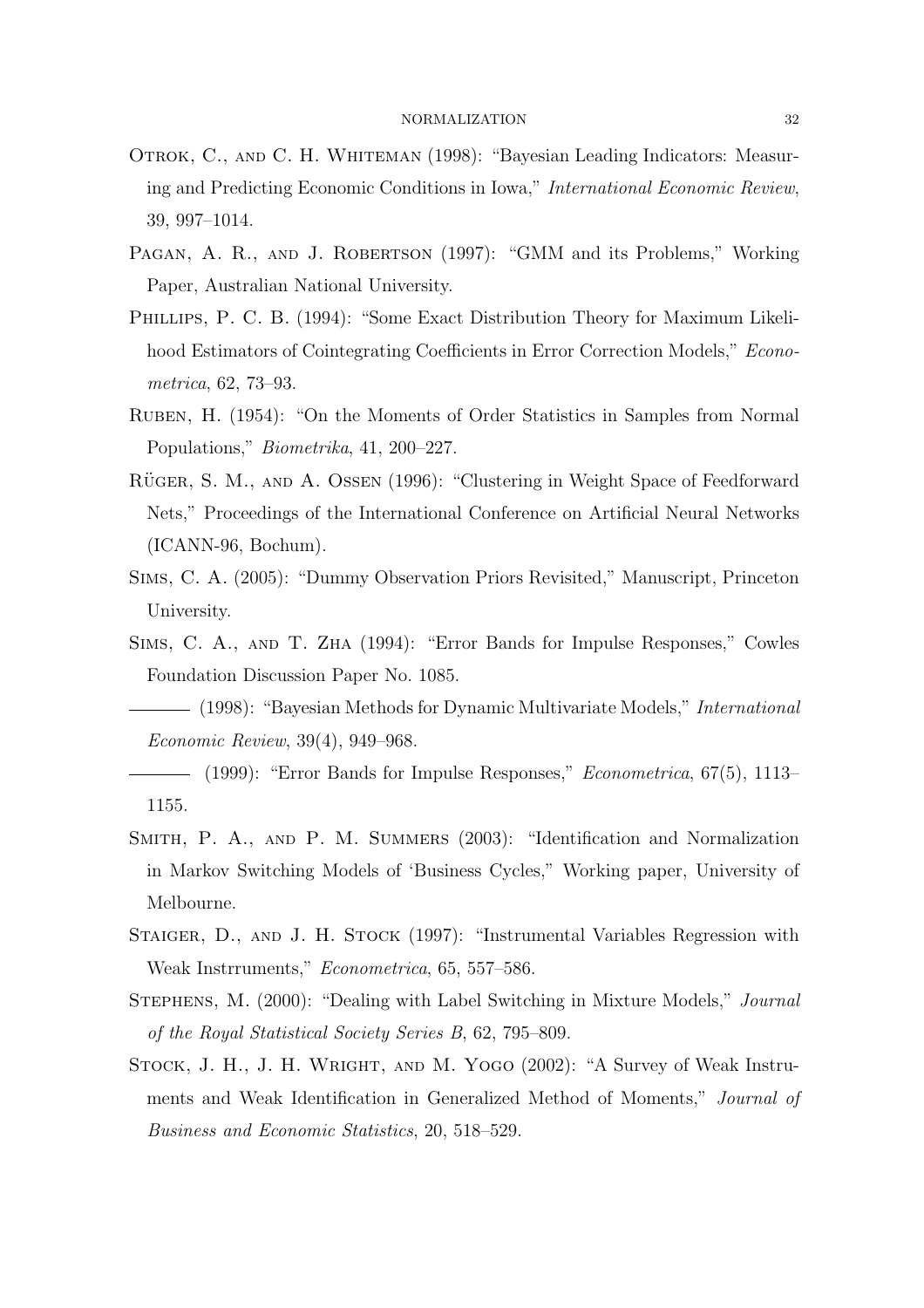- Stock, J. H., and M. Yogo (2005): "Testing for Weak Instruments in Linear IV Regression," in Identification and Inference for Econometric Models: Essays in Honor of Thomas Rothenberg, ed. by D. W. Andrews, and J. H. Stock. Cambridge University Press, Cambridge, England.
- STRACHAN, R., AND H. K. VAN DIJK (2006): "Model Uncertainty and Bayesian Model Averaging in Vector Autoregressive Processes," University of Leicester Working Paper No. 06/5.
- Villani, M. (2005): "Bayesian Reference Analysis of Cointegration," Econometric Theory, 21, 326–357.
- (forthcoming): "Bayesian Point Estimation of the Cointegration Space," Journal of Econometrics.
- Waggoner, D. F., and T. Zha (2003a): "A Gibbs Sampler for Structural Vector Autoregressions," Journal of Economic Dynamics and Control, 28(2), 349–366.
- (2003b): "Likelihood Preserving Normalization in Multiple Equation Models," Journal of Econometrics, 114(2), 329–347.
- Yogo, M. (2004): "Estimating the Elasticity of Intertemporal Substitution When Instruments Are Weak," Review of Economics and Statistics, 86, 797–810.